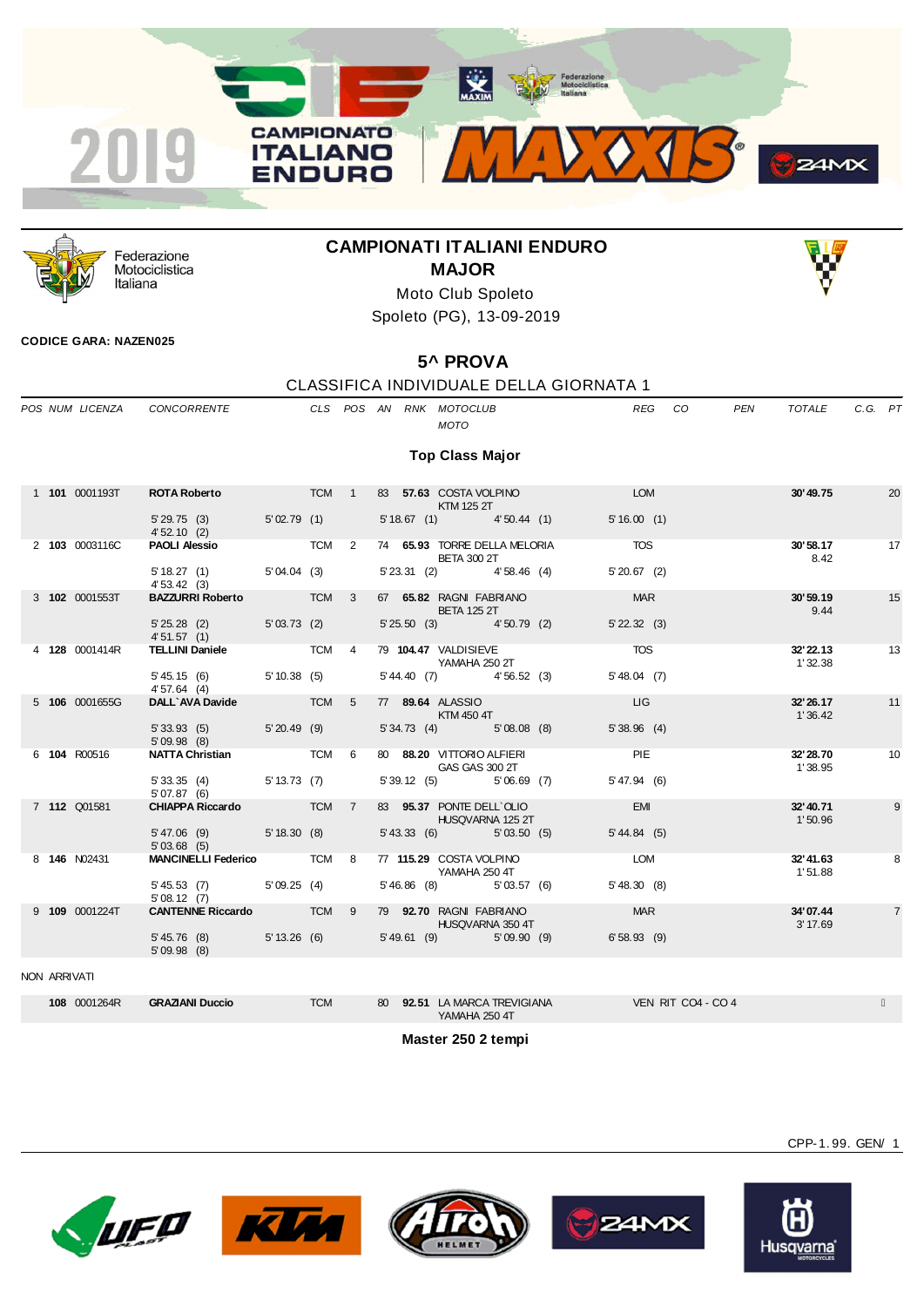**CAMPIONATO** 

**ITALIANO** 

**ENDURO** 

 $\overline{\mathbf{2}}$ 



|  |                     | POS NUM LICENZA CONCORRENTE CLS POS AN RNK MOTOCLUB                               |                |           |              |               | <b>MOTO</b>                                 |                                                     | <b>REG</b>     | CO | PEN | TOTALE                 | C.G. PT         |    |
|--|---------------------|-----------------------------------------------------------------------------------|----------------|-----------|--------------|---------------|---------------------------------------------|-----------------------------------------------------|----------------|----|-----|------------------------|-----------------|----|
|  |                     |                                                                                   |                |           |              |               |                                             |                                                     |                |    |     |                        |                 |    |
|  | 1 <b>133</b> F01512 | NIGELLI Stefano RBA 1                                                             |                |           |              |               | 84 106.06 BOBBIO<br><b>HUSQVARNA 250 2T</b> |                                                     | <b>EMI</b>     |    |     | 33'21.48               |                 | 20 |
|  |                     | 5' 47.59 (1) 5' 18.45 (1)<br>5'18.68(3)                                           |                |           |              |               |                                             | 5' 49.82 (2) 5' 09.20 (1)                           | 5'57.74(1)     |    |     |                        |                 |    |
|  | 2 138 B00684        | <b>BORGHI Alessandro</b> RBA 2                                                    |                |           |              |               | YAMAHA 125 2T                               | 84 110.87 EVANDRO VITI VOLTERRA TOS                 |                |    |     | 33'53.18<br>31.70      | $\overline{17}$ |    |
|  |                     | $5'53.20$ (2) $5'20.12$ (2)<br>$5'11.69$ (1)<br>5'11.68(1)                        |                |           |              |               |                                             | $6' 14.47$ (4) $5' 13.51$ (3) $6' 00.20$ (2)        |                |    |     |                        |                 |    |
|  | 3 <b>145</b> M02112 | <b>TEOFILI Alberto TEOFILI</b>                                                    |                | RBA 3     |              |               | 79 115.20 CAEREVETUS<br><b>KTM 250 2T</b>   |                                                     | <b>LAZ</b>     |    |     | 33'58.99<br>37.51      |                 | 15 |
|  |                     | 5' 59.65 (3) 5' 23.58 (4)<br>5'16.67(2)                                           |                |           |              |               | 5' 48.49 (1) 5' 11.25 (2)                   |                                                     | 6'19.35(4)     |    |     |                        |                 |    |
|  | 4 141 0001322R      | LUVISETTO Marco RBA 4                                                             |                |           |              |               | 80 113.32 GAERNE<br><b>GAS GAS 250 2T</b>   |                                                     | <b>VEN</b>     |    |     | 34'43.19<br>1' 21.71   | $\overline{13}$ |    |
|  |                     | $6'00.32$ (4) $5'29.77$ (5)<br>5'30.11(6)                                         |                |           |              |               | 6'05.86 (3) 5'21.00 (5)                     |                                                     | 6'16.13(3)     |    |     |                        |                 |    |
|  | 5 206 0001178R      | <b>COLOMBO Michele</b> RBA 5                                                      |                |           |              |               | 81 <b>154.74</b> FAST TEAM<br>KTM 250 2T    |                                                     | LOM            |    |     | 35' 13.08<br>1'51.60   |                 | 11 |
|  |                     | $6'14.12(5)$ $5'22.99(3)$<br>5'27.98(5)                                           |                |           |              |               |                                             | 6'20.40 (5) 5'19.95 (4) 6'27.64 (5)                 |                |    |     |                        |                 |    |
|  | 6 236 G02843        | VARALLI Matteo RBA 6                                                              |                |           |              |               | <b>HUSQVARNA 250 2T</b>                     | 79 172.33 GRANOZZO CON MONTICELLO PIE               |                |    |     | 36'43.40<br>3' 21.92   |                 | 10 |
|  |                     | 6' 43.10 (6) 5' 34.98 (6)<br>5'27.96(4)                                           |                |           |              |               |                                             | $6'46.64$ (6) $5'34.08$ (6)                         | 6'36.64(6)     |    |     |                        |                 |    |
|  | 7 262 N00359        | <b>PIAZZESI Andrea</b><br><b>RBA</b> 7 79 <b>194.22</b> VALDISIEVE<br>BETA 250 2T |                |           |              |               |                                             |                                                     | <b>TOS</b>     |    |     | 38'43.88<br>5' 22.40   |                 | 9  |
|  |                     | 6'56.97 (7) 5'43.85 (7) 6'59.94 (7) 5'53.60 (7) 7'08.44 (7)<br>6'01.08(7)         |                |           |              |               |                                             |                                                     |                |    |     |                        |                 |    |
|  |                     |                                                                                   |                |           |              |               | Master 300                                  |                                                     |                |    |     |                        |                 |    |
|  | 1 5 0004407W        | <b>ZECCHIN Matteo</b> RC 1                                                        |                |           |              |               | 82 87.76 GAERNE<br>GAS GAS 300 2T           |                                                     | <b>VEN</b>     |    |     | 32'31.83               |                 | 20 |
|  |                     | 5' 44.29 (2) 5' 16.10 (2)<br>5'05.81(1)                                           |                |           |              |               |                                             | 5'35.81 (1) 5'05.90 (1)                             | 5' 43.92(1)    |    |     |                        |                 |    |
|  | 2 120 F01948        | LORENZIN Enrico RC                                                                |                |           | $\mathbf{2}$ |               | 83 99.79 MONSELICE<br>HUSQVARNA 300 2T      |                                                     | <b>VEN</b>     |    |     | 33'01.78<br>29.95      |                 | 17 |
|  |                     | 5' 40.19 (1) 5' 13.47 (1)<br>5'16.01(3)                                           |                |           |              |               | 5' 46.07 (2) 5' 15.02 (4)                   |                                                     | 5'51.02(3)     |    |     |                        |                 |    |
|  | 3 140 101893        | DOTTORI Samuele RC                                                                |                |           | $3^{\circ}$  |               | 82 111.95 MOTORARI<br>KTM 300 2T            |                                                     | <b>VEN</b>     |    |     | 33' 19.79<br>47.96     |                 | 15 |
|  |                     | 5' 58.39 (5) 5' 20.10 (5)<br>5'18.37(4)                                           |                |           |              |               |                                             | 5' 47.57 (3) 5' 08.64 (2) 5' 46.72 (2)              |                |    |     |                        |                 |    |
|  | 4 123 0001233R      | <b>ROLLI Mauro</b>                                                                | RC 4           |           |              |               | 80 102.19 LAGO D'ISEO<br><b>KTM 300 2T</b>  |                                                     | <b>LOM</b>     |    |     | 33'20.08<br>48.25      |                 | 13 |
|  |                     | 5' 51.83 (4)<br>5' 11.38 (2)                                                      |                |           |              |               |                                             | 5' 16.75 (3) 5' 53.05 (5) 5' 09.52 (3) 5' 57.55 (4) |                |    |     |                        |                 |    |
|  | 5 <b>130</b> U02257 | <b>BORACCHI Claudio</b>                                                           |                | <b>RC</b> | 5            | 81 105.35 AMX | $KTM$ 300 2T                                |                                                     | EMI            |    |     | 33'43.93<br>$1'$ 12.10 |                 | 11 |
|  |                     | 5' 50.71 (3) 5' 19.72 (4)<br>5'21.37(5)                                           |                |           |              |               |                                             | 5' 52.74 (4) 5' 16.15 (5)                           | 6'03.24(5)     |    |     |                        |                 |    |
|  | 6 223 B01894        | <b>MANCINELLI Nicola</b> RC                                                       |                |           | 6            |               | 84 162.73 INOSSIDABILI TERNI<br>TM 300 2T   |                                                     | <b>UMB</b>     |    |     | 34' 17.57<br>1' 45.74  |                 | 10 |
|  |                     | 6'08.61(7)<br>$5'$ 22.40 (6)                                                      | $5'$ 22.15 (6) |           |              |               | 6'01.68 (6) 5'19.08 (6)                     |                                                     | 6'03.65(6)     |    |     |                        |                 |    |
|  | 7 134 0001964T      | <b>MARCONATO Ronni</b> RC                                                         |                |           | 7            |               | 79 106.77 PINO MEDEOT<br>$KTM$ 300 2T       |                                                     | <b>FVG</b>     |    |     | 34'46.37<br>2' 14.54   |                 | 9  |
|  |                     | 6'06.85(6)<br>5'25.61(7)                                                          | 5'25.65(7)     |           |              |               | 6'06.52 (7) 5'26.65 (7)                     |                                                     | $6' 15.09$ (7) |    |     |                        |                 |    |
|  | 8 412 S03431        | <b>BINDI Marco</b>                                                                | <b>RC</b>      |           | 8            |               | 81 161.21 PEPE BEVAGNA<br>HUSQVARNA 300 2T  |                                                     | <b>UMB</b>     |    |     | 36'05.82<br>3' 33.99   |                 | 8  |
|  |                     | $6'$ 23.15 $(8)$<br>5'35.70(9)                                                    | 5' 32.45 (9)   |           |              |               | 6'29.95 (8) 5'32.98 (9)                     |                                                     | $6'31.59$ (9)  |    |     |                        |                 |    |

CPP-1. 99. GEN/ 2









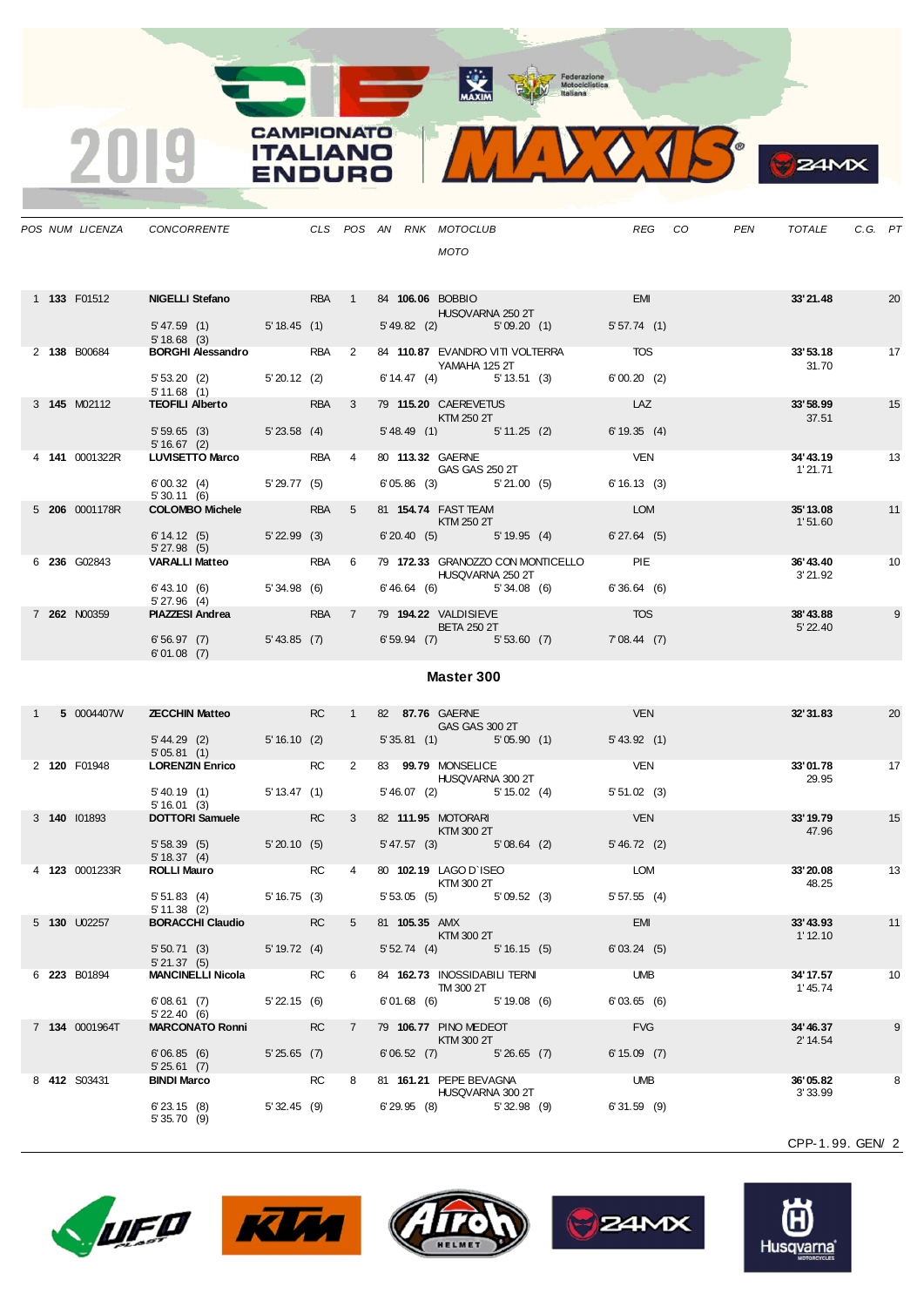¥

CAMPIONATO **ITALIANO** 

INIDC



CPP-1. 99. GEN/ 3









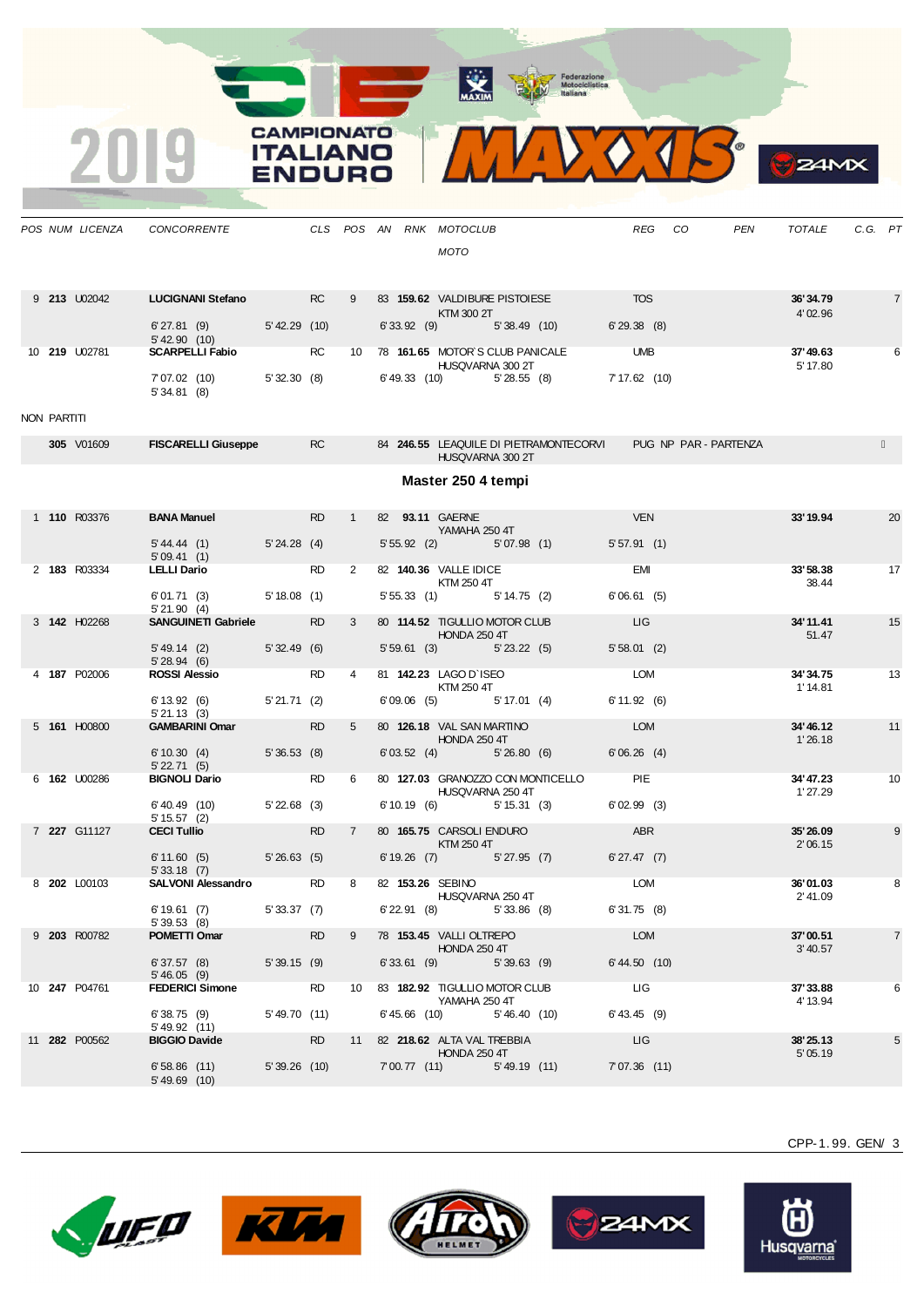

*POS NUM LICENZA CONCORRENTE CLS POS AN RNK MOTOCLUB REG CO PEN TOTALE C.G. PT MOTO*

### **Master 450**

|  | 1 107 E00825         | INCAINI Damiano                                                                                                                                                                                                                      |           | RE 1 82 91.86 CAEREVETUS   | $KTM$ 350 4T                   |                                              | LAZ                        | 33'04.32              | 20             |
|--|----------------------|--------------------------------------------------------------------------------------------------------------------------------------------------------------------------------------------------------------------------------------|-----------|----------------------------|--------------------------------|----------------------------------------------|----------------------------|-----------------------|----------------|
|  |                      | 5'44.27 (1) 5'22.12 (6)<br>5'09.76(1)                                                                                                                                                                                                |           |                            |                                | 5'45.79 (1) 5'09.22 (1)                      | 5'53.16(3)                 |                       |                |
|  | 2 118 103630         | <b>ANTONELLA Marco</b>                                                                                                                                                                                                               | <b>RE</b> | 2 81 99.17 OSTRA           | SHERCO 300 4T                  |                                              | <b>MAR</b>                 | 33'17.08<br>12.76     | 17             |
|  |                      | 5' 52.27 (2) 5' 22.83 (7)<br>5'10.04(2)                                                                                                                                                                                              |           |                            | 5' 49.26 (2) 5' 10.75 (3)      |                                              | 5'51.93(1)                 |                       |                |
|  | 3 139 E00600         | <b>FARAVELLI Fabio</b>                                                                                                                                                                                                               | <b>RE</b> | 3 80 111.10 VALLI OLTREPO  | <b>HONDA 450 4T</b>            |                                              | <b>EXAMPLE DESCRIPTION</b> | 33'28.51<br>24.19     | 15             |
|  |                      | 5' 54.30 (3) 5' 17.69 (2)<br>5' 15.22(3)                                                                                                                                                                                             |           |                            |                                | 5' 58.92 (4) 5' 09.57 (2)                    | 5'52.81(2)                 |                       |                |
|  | 4 125 G02314         | <b>RUGHI Marco</b>                                                                                                                                                                                                                   | <b>RE</b> | 4 81 102.41 RAGNI FABRIANO | HONDA 450 4T                   |                                              | <b>MAR</b>                 | 33'41.55<br>37.23     | 13             |
|  |                      | 5' 54.48 (4) 5' 21.56 (5)<br>5'21.23(7)                                                                                                                                                                                              |           |                            |                                | 5' 51.98 (3) 5' 16.36 (7)                    | 5'55.94(4)                 |                       |                |
|  | 5 152 R01612         | <b>GRAZIOSI Fabio CRAZIOSI Fabio</b>                                                                                                                                                                                                 | <b>RE</b> | 5 84 119.11 MONSANVITESE   | <b>EXAMPLE THE BETA 350 4T</b> |                                              | <b>MARCOR MARCOR</b>       | 34'06.10<br>1'01.78   | 11             |
|  |                      | $5'59.41(5)$ $5'16.22(1)$<br>5'19.01(5)                                                                                                                                                                                              |           |                            |                                | 6'04.01 (5) 5'11.52 (4)                      | 6'15.93(7)                 |                       |                |
|  | 6 168 G10015         | <b>MICCHELI Mauro</b>                                                                                                                                                                                                                | <b>RE</b> |                            | <b>KTM 450 4T</b>              | 6 79 131.15 GILERA CLUB ARCORE               | LOM                        | 35' 20.02<br>2' 15.70 | 10             |
|  |                      | $6'$ 22.92 (9) $5'$ 28.83 (11)<br>$5'$ 22.95 $(8)$                                                                                                                                                                                   |           |                            |                                | $6'20.16$ (6) $5'16.15$ (6)                  | 6'29.01(10)                |                       |                |
|  | 7 218 G04291         | <b>ROTA Giuseppe Entrancement Control Control Control Control Control Control Control Control Control Control Control Control Control Control Control Control Control Control Control Control Control Control Control Control Co</b> | <b>RE</b> |                            | <b>Example 12 KTM 350 4T</b>   | 7 84 160.60 BERGAMO/SC. PONTE NOSSA MC B LOM |                            | 35'21.70<br>2' 17.38  | 9              |
|  |                      | 6'41.89 (13) 5'23.64 (8)<br>5' 18.52(4)                                                                                                                                                                                              |           |                            |                                | 6' 24.89 (8) 5' 19.37 (8)                    | 6'13.39(5)                 |                       |                |
|  | 8 200 U00797         | <b>MONACO Ermanno</b>                                                                                                                                                                                                                | <b>RE</b> | 8 79 151.87 VALLE IDICE    |                                | 151.87 VALLE IDICE<br>HUSQVARNA 350 4T       | <b>EMI</b>                 | 35'25.78<br>2' 21.46  | 8              |
|  |                      | 6' 17.42 (7) 5' 23.98 (9)<br>5'26.39(9)                                                                                                                                                                                              |           |                            |                                | 6' 27.17 (10) 5' 27.02 (11) 6' 23.80 (8)     |                            |                       |                |
|  | 9 151 S00849         | FAGIOLARI Alessio RE                                                                                                                                                                                                                 |           |                            | $KTM$ 350 4T                   | 9 78 119.09 MOTOR'S CLUB PANICALE UMB        |                            | 35'40.82<br>2'36.50   | $\overline{7}$ |
|  |                      | $6'41.08$ (12) $5'20.36$ (3)<br>$5'30.02$ (10)                                                                                                                                                                                       |           |                            |                                | 6' 22.90 (7) 5' 21.93 (9) 6' 24.53 (9)       |                            |                       |                |
|  | 10 <b>158</b> T01440 | DI CAMILLO Christian                                                                                                                                                                                                                 | <b>RE</b> | 10 81 124.74 LO SHERPA     | KTM 350 4T                     | ABR <sub>2</sub>                             |                            | 36' 12.81<br>3'08.49  | 6              |
|  |                      | 6' 17.49 (8) 5' 28.00 (10)<br>$5' 43.43$ (14)                                                                                                                                                                                        |           |                            |                                | 6'27.86 (11) 5'33.11 (13) 6'42.92 (12)       |                            |                       |                |
|  | 11 <b>268</b> V02553 | ALGISI Giacomo RE                                                                                                                                                                                                                    |           |                            | <b>Example 12 KTM 350 4T</b>   | 11 78 202.02 BERGAMO/SCUDERIA CASAZZA LOM    |                            | 36'43.00<br>3'38.68   | 5              |
|  |                      | $6'35.45$ (11) $5'42.18$ (15)<br>5' 42.84(13)                                                                                                                                                                                        |           |                            | 6'26.44 (9) 5'40.57 (15)       |                                              | 6'35.52(11)                |                       |                |
|  | 12 233 G09973        | <b>STACCHIOTTI Siliano</b> RE                                                                                                                                                                                                        |           | 12 78 170.94 OSTRA         | SHERCO 300 4T                  |                                              | <b>MAR</b>                 | 37' 10.54<br>4'06.22  |                |
|  |                      | $6'52.50(14)$ $5'34.64(13)$<br>5'31.52(11)                                                                                                                                                                                           |           |                            |                                | 6' 47.84 (14) 5' 31.64 (12) 6' 52.40 (15)    |                            |                       |                |
|  | 13 <b>169</b> Q02164 | <b>BRUNOTTI Alessandro</b> RE                                                                                                                                                                                                        |           |                            | <b>EXTM 350 4T</b>             | 13 83 132.53 INOSSIDABILI TERNI UMB          |                            | 37' 14.14<br>4'09.82  | 3              |
|  |                      | $6'03.94$ (6) $5'20.43$ (4)<br>5'19.77(6)                                                                                                                                                                                            |           |                            | 9'02.72 (17) 5'13.69 (5)       |                                              | 6'13.59(6)                 |                       |                |
|  | 14 413 R00599        | <b>BENTIVOGLIO Emiliano</b>                                                                                                                                                                                                          |           |                            | <b>BETA 390 4T</b>             | RE 14 78 163.92 CARSOLI ENDURO ABR           |                            | 37' 14.65<br>4' 10.33 | $\mathbf{2}$   |
|  |                      | 6' 30.70 (10) 5' 37.56 (14)<br>5'56.95(16)                                                                                                                                                                                           |           |                            |                                | 6'36.26 (12) 5'44.79 (16)                    | 6' 48.39 (14)              |                       |                |
|  | 15 243 G04118        | <b>CARDINALI Daniele</b>                                                                                                                                                                                                             |           | RE 15 78 178.93 OSTRA      | <b>Example 25 KTM 350 4T</b>   |                                              | <b>MAR</b>                 | 37' 25.44<br>4'21.12  |                |
|  |                      | 7'07.69 (17)<br>5'32.68(12)                                                                                                                                                                                                          |           |                            |                                | 5'30.85 (12) 6'51.48 (15) 5'26.09 (10)       | $6'56.65$ (16)             |                       |                |







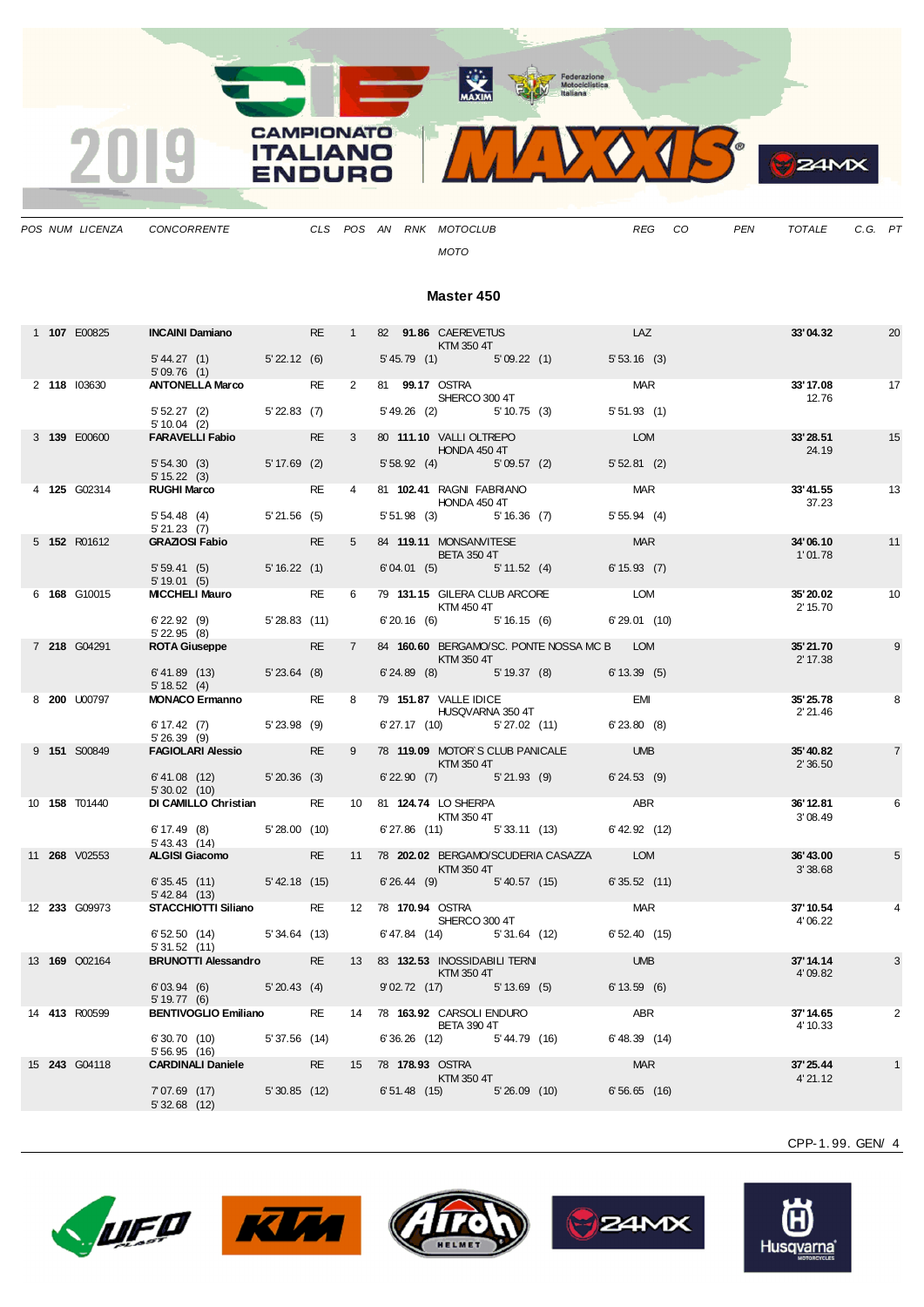X

CAMPIONATO **ITALIANO** 

INIDC



**LUEO KU** 









Husq<u>varna</u>

CPP-1. 99. GEN/ 5

 $24M<sub>X</sub>$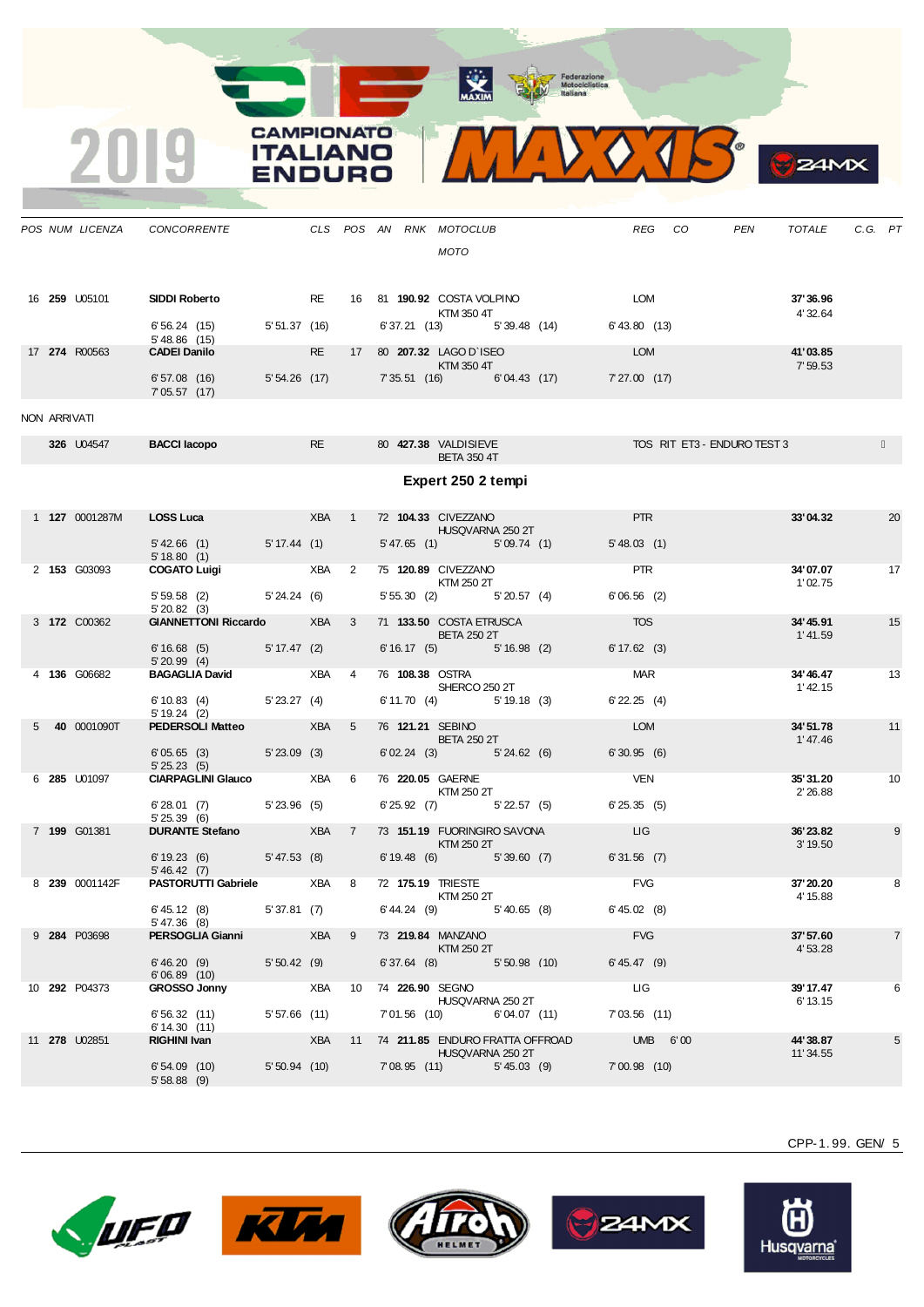

*POS NUM LICENZA CONCORRENTE CLS POS AN RNK MOTOCLUB REG CO PEN TOTALE C.G. PT MOTO*

#### NON ARRIVATI

|  | 190 0001386Y    | <b>MUCCIOLI Fabrizio</b>                     |                   | XBA            |                 |             | 71 144.44 TITANO<br>HUSQVARNA 250 2T                  |                   |                                           |                          | MAR RIT CO2 - CO 2 |                       |                |
|--|-----------------|----------------------------------------------|-------------------|----------------|-----------------|-------------|-------------------------------------------------------|-------------------|-------------------------------------------|--------------------------|--------------------|-----------------------|----------------|
|  |                 |                                              |                   |                |                 |             | Expert 300                                            |                   |                                           |                          |                    |                       |                |
|  | 1 105 0001493F  | SIBELLI Francesco XC                         |                   |                | 1               |             | 74 88.95 ALASSIO<br>KTM 300 2T                        |                   |                                           | LIG                      |                    | 33'37.08              | 20             |
|  |                 | $5'50.89$ (1)<br>$5'$ 22.97 (3)              | $5' 15.98$ (1)    |                |                 |             | 5'52.39(1)                                            |                   | $5' 10.39$ (1)                            | 6'04.46(3)               |                    |                       |                |
|  | 2 143 S01428    | <b>BETTINI Marco</b><br>5'53.40(2)           | 5'16.60(2)        | XC             | $\mathbf{2}$    |             | 72 114.59 ALTA VALLE RENO<br>KTM 300 2T<br>6'00.32(2) | $5' 15.88$ (2)    |                                           | <b>EMI</b><br>6'02.54(2) |                    | 33'50.07<br>12.99     | 17             |
|  |                 | 5'21.33(2)                                   |                   |                |                 |             |                                                       |                   |                                           |                          |                    |                       |                |
|  | 3 111 0001055M  | MARANGONI Davide XC                          |                   |                | 3               |             | KTM 300 2T                                            |                   | 71 94.47 BERGAMO/SCUDERIA FULVIO NORE LOM |                          |                    | 34'08.30<br>31.22     | 15             |
|  |                 | 5'59.93(3)<br>5' 19.08 (1)                   | 5'26.93(3)        |                |                 |             | 6'05.49(3)                                            |                   | $5' 16.78$ (3)                            | 6'00.09(1)               |                    |                       |                |
|  | 4 221 T00671    | <b>GASPARIN Luca Maurizio</b>                |                   | XC             | $\overline{4}$  |             | 73 162.69 VITTORIO ALFIERI<br>GAS GAS 300 2T          |                   |                                           | PIE                      |                    | 36'28.44<br>2'51.36   | 13             |
|  |                 | $6' 32.77$ (6) $5' 27.87$ (4)<br>5' 41.80(6) |                   |                |                 |             | 6'26.51(4)                                            | 5'31.78(4)        |                                           | 6' 47.71 (7)             |                    |                       |                |
|  | 5 207 R01538    | FERLICCA Fabrizio XC                         |                   |                | 5               |             | 71 153.00 GRAFFIGNANO 1989<br><b>BETA 300 2T</b>      |                   |                                           | LAZ                      |                    | 36'49.09<br>3' 12.01  | 11             |
|  |                 | 6'32.62(5)<br>$5'$ 40.88 (5)                 | 5'38.61(6)        |                |                 |             | 6'36.95(5)                                            | 5'33.67(5)        |                                           | 6'46.36(6)               |                    |                       |                |
|  | 6 216 H01377    | <b>GILARDI Carlo</b>                         | <b>Example 20</b> |                | 6               |             | 74 160.32 FAST TEAM<br>HUSQVARNA 300 2T               |                   |                                           | LOM                      |                    | 37'11.12<br>3'34.04   | 10             |
|  |                 | 6'32.79(7)<br>5'50.61(8)                     | $5' 41.69$ (7)    |                |                 |             | 6'38.16(6)                                            | 5' 42.11(7)       |                                           | 6' 45.76(5)              |                    |                       |                |
|  | 7 329 0001682W  | <b>GAZZARI Claudio Antonio</b>               |                   | XC             | $7^{\circ}$     |             | 75 149.12 ALTA VAL TREBBIA<br>KTM 300 2T              |                   |                                           | LIG.                     |                    | 37' 31.23<br>3'54.15  | 9              |
|  |                 | 6'25.44(4)<br>5'31.33(4)                     | 5'34.37(5)        |                |                 |             | 7'05.07 (10)                                          | $6'$ 23.45 $(11)$ |                                           | 6'31.57(4)               |                    |                       |                |
|  | 8 298 102858    | <b>VIGNALI Andrea</b>                        |                   | XC             | 8               |             | 71 238.04 MOTOPANTEGANE<br>TM 300 2T                  |                   |                                           | EMI                      |                    | 37' 52.73<br>4' 15.65 | 8              |
|  |                 | 6'50.12(8)<br>5'52.16(9)                     | $5' 45.59$ (9)    |                |                 |             | $6'46.06$ (7)                                         | 5' 44.01 (8)      |                                           | 6'54.79(8)               |                    |                       |                |
|  | 9 266 T00872    | <b>NOVELLI Igor</b>                          |                   | XC             | 9               |             | 74 200.23 TRIAL DAVID FORNAROLI<br>KTM 300 2T         |                   |                                           | <b>EMI</b>               |                    | 37'59.10<br>4' 22.02  | $\overline{7}$ |
|  |                 | 6'52.64(9)<br>$5' 47.79$ (7)                 | 5' 45.10(8)       |                |                 |             | $6'59.60$ $(8)$                                       | 5'37.44(6)        |                                           | 6'56.53(9)               |                    |                       |                |
|  | 10 294 0001045R | <b>PARIO Simone</b>                          |                   | XC             | 10 <sup>1</sup> |             | 77 230.40 ACQUITERME<br>KTM 300 2T                    |                   |                                           | PIE                      |                    | 38'39.73<br>5' 02.65  | 6              |
|  |                 | 6' 59.79 (10)<br>6'02.16(11)                 | 5'47.70 (10)      |                |                 |             | 7'03.05(9)                                            |                   | 5'46.90(9)                                | 7'00.13' (10)            |                    |                       |                |
|  | 11 304 U03096   | <b>PEDRONI Fabio</b>                         |                   | X <sup>C</sup> |                 |             | KTM 300 2T                                            |                   | 11 77 244.59 BERGAMO/SCUDERIA CASAZZA     | <b>LOM</b>               |                    | 40' 19.50<br>6'42.42  | 5              |
|  |                 | 725.87(11)<br>5'55.17(10)                    | 6' 14.75 (11)     |                |                 | 7'09.09(11) |                                                       | $6' 12.14$ (10)   |                                           | 7'22.48(11)              |                    |                       |                |

NON ARRIVATI

**225** P05358 **SCIABOLA Nello** XC 73 **164.26** RAGNI FABRIANO MAR RIT CO4 - CO 4

HUSQVARNA 300 2T

**Expert 250 4 tempi**









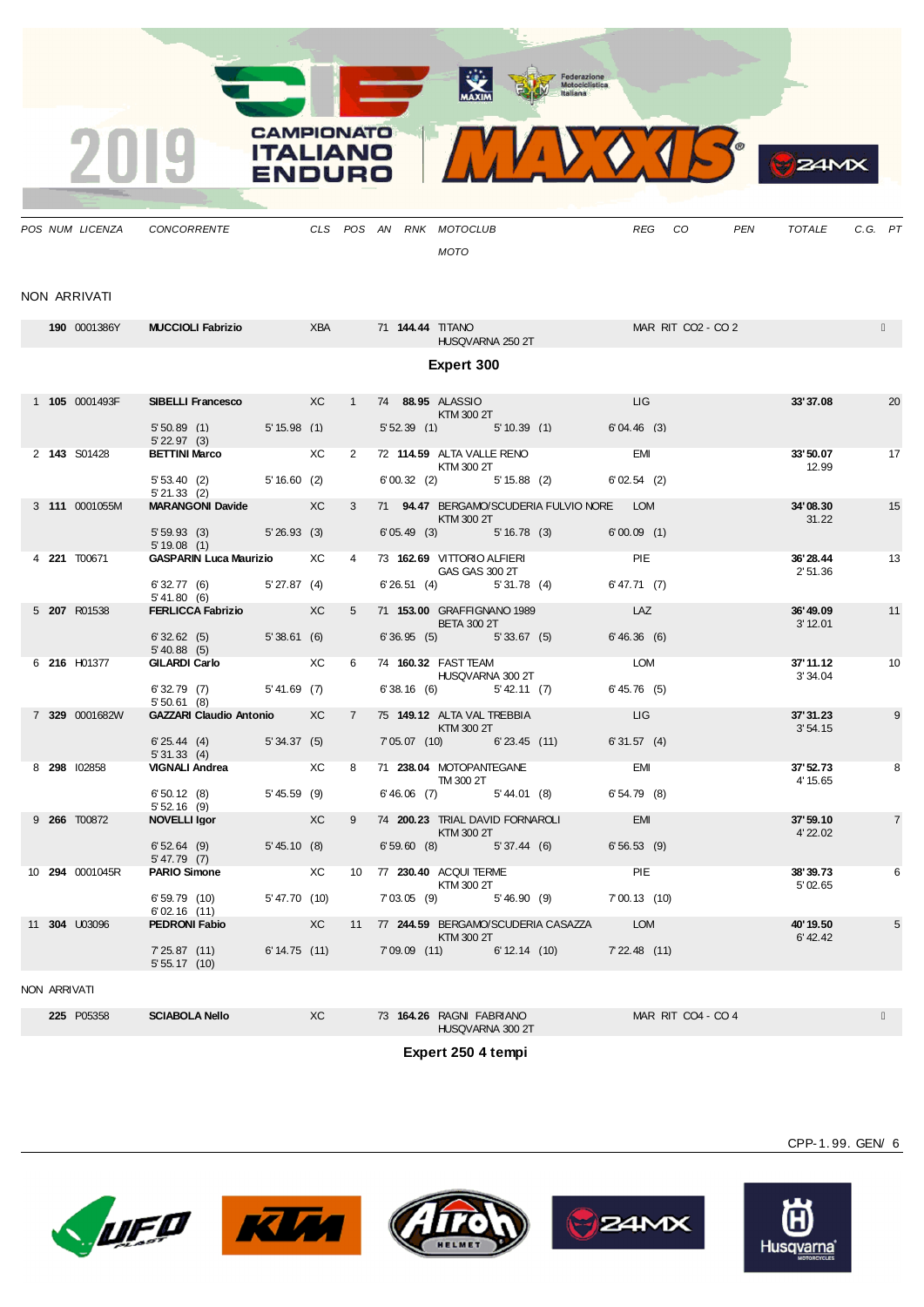

**B**ZAMX

| <b>PIE</b><br><b>POLITANO`Luca</b> XD 1 76 92.65 VITTORIO ALFIERI<br>1 76 0002101G                                                                               |                       |                |
|------------------------------------------------------------------------------------------------------------------------------------------------------------------|-----------------------|----------------|
| KTM 250 4T<br>$5'42.55(1)$ $5'23.58(6)$<br>5' 52.85 (2) 5' 10.34 (2) 5' 49.72 (1)                                                                                | 33'09.34              | 20             |
| 5'10.30(2)<br>DALLA ZUANNA Paolo XD<br>2 75 97.96 CIVEZZANO<br><b>PTR</b><br>2 116 0001307T                                                                      | 33' 13.85             | 17             |
| KTM 250 4T<br>5' 51.11 (4) 5' 21.82 (3)<br>$5'46.60$ (1) $5'03.87$ (1)<br>6'01.99(3)<br>5'08.46(1)                                                               | 4.51                  |                |
| <b>ALBERTI Giorgio</b> XD<br>76 96.80 COSTA VOLPINO DEL COMPRESSIONE DE LOMB<br>3 115 0001711R<br>$3^{\circ}$<br>SHERCO 250 4T                                   | 33'22.86<br>13.52     | 15             |
| 5'47.73 (2) 5'23.49 (5)<br>5'53.42(3)<br>$5' 49.84$ (2)<br>5' 11.46 (3)<br>5'16.92(3)                                                                            |                       |                |
| <b>TOS</b><br>RAMAZZOTTI David XD<br>75 156.34 EMPOLI RACING<br>HUSQVARNA 250 4T<br>4 209 L00381<br>4                                                            | 33'58.84<br>49.50     | 13             |
| $5'50.30(3)$ $5'14.58(1)$<br>6'01.91 (4) 5'15.15 (4)<br>6'19.14(5)<br>$5' 17.76$ (4)                                                                             |                       |                |
| <b>TOS</b><br>5 74 117.96 PONTREMOLI<br>ANGELLA Christian XD<br>5 150 R01148<br><b>HUSQVARNA 250 4T</b><br>5' 56.52 (5) 5' 19.90 (2)<br>$6'21.96$ (7)            | 34'48.73<br>1'39.39   | 11             |
| 6'09.70 (5) 5'20.69 (5)<br>5'39.96 (8)<br><b>PARRINI Jacopo XD</b><br>77 136.91 EMPOLI RACING<br><b>TOS</b><br>6 178 S00703<br>6                                 | 34'59.99              | 10             |
| <b>HONDA 250 4T</b><br>$6'$ 21.86 (8) $5'$ 21.97 (4)<br>$6'20.84$ (7) $5'20.88$ (6) $6'13.87$ (4)                                                                | 1'50.65               |                |
| 5'20.57(5)<br><b>LOM</b><br><b>ZIGLIANI Maurizio August XD</b><br>7 74 129.96 COSTA VOLPINO<br>7 167 S00286                                                      | 35'03.46              | 9              |
| KTM 250 4T<br>6'03.83 (6) 5'24.85 (8)<br>6' 13.76 (6) 5' 26.90 (8) 6' 22.59 (8)<br>5'31.53(7)                                                                    | 1'54.12               |                |
| 76 185.48 BERGAMO/SCUDERIA CASAZZA LOM<br>8 <b>250</b> N00475<br>8<br>KTM 250 4T                                                                                 | 35' 57.84<br>2' 48.50 | 8              |
| 6' 24.74 (9) 5' 24.47 (7)<br>6' 42.84 (11) 5' 25.43 (7) 6' 30.16 (9)<br>5'30.20(6)                                                                               |                       |                |
| BERGAMELLI Mauro XD<br>$9^{\circ}$<br>73 169.84 BERGAMO/SCUDERIA CASAZZA LOM<br>9 231 U03093<br>KTM 250 4T                                                       | 36' 15.34<br>3'06.00  | $\overline{7}$ |
| 6'18.62 (7) 5'41.62 (10)<br>6' 27.02 (9) 5' 44.01 (12) 6' 19.18 (6)<br>$5' 44.89$ (9)                                                                            | 36'41.97              |                |
| <b>FVG</b><br>TOPPANO Federico XD 10 77 169.71 MANZANO<br>10 230 P02738<br>HONDA 250 4T<br>6' 26.59 (8) 5' 36.68 (11) 6' 34.07 (10)<br>6'35.72 (11) 5'41.90 (11) | 3'32.63               | 6              |
| 5'47.01(11)<br>MALATTO Andrea Giuseppe XD<br>11 74 162.72 CASARZA LIGURE STELLA CORSE LIG<br>11 222 0001595M                                                     | 36'42.72              | 5              |
| <b>HONDA 250 4T</b><br>6'30.20 (10) 5'34.65 (9) 6'39.41 (11)<br>6' 29.18 (10) 5' 41.94 (12)                                                                      | 3' 33.38              |                |
| 5' 47.34 (12)<br>PAOLONI Michele XD 12 76 167.42 PONTE SAN GIOVANNI UMB<br>12 228 V03852                                                                         | 37' 23.46             |                |
| KTM 250 4T<br>5'33.30 (9) 6'45.36 (12) 5'34.96 (10) 6'51.47 (12)<br>6' 53.22 (13)<br>5' 45.15 (10)                                                               | 4' 14.12              |                |
| 13 286 P00574<br><b>ROSATI Pierluigi</b><br>XD<br>13 73 223.51 VALTURANO<br>LAZ<br>HONDA 250 4T                                                                  | 38'28.49<br>5' 19.15  | 3              |
| 6'54.46 (14)<br>5'46.91(13)<br>7' 12.40 (14) 5' 47.92 (13)<br>$6'57.93$ (13)<br>5' 48.87(13)                                                                     |                       |                |
| LOM<br><b>Example 20</b><br>14 77 149.27 SEBINO<br>14 <b>198</b> N01168<br><b>ZORLONI Alberto</b><br>YAMAHA 250 4T                                               | 39'36.22<br>6'26.88   | 2              |
| 6'38.27 (12)<br>5'52.43(14)<br>8'19.96 (16) 5'54.67 (14)<br>6'58.32(14)<br>5' 52.57 (14)                                                                         | 39' 55.40             | $\mathbf{1}$   |
| <b>TAZZA Marco</b><br><b>Express</b><br>15 73 248.79 INOSSIDABILI TERNI<br><b>UMB</b><br>15 306 U04850                                                           |                       |                |

**CAMPIONATO** 

**ITALIANO** 

**ENDURO** 

2019









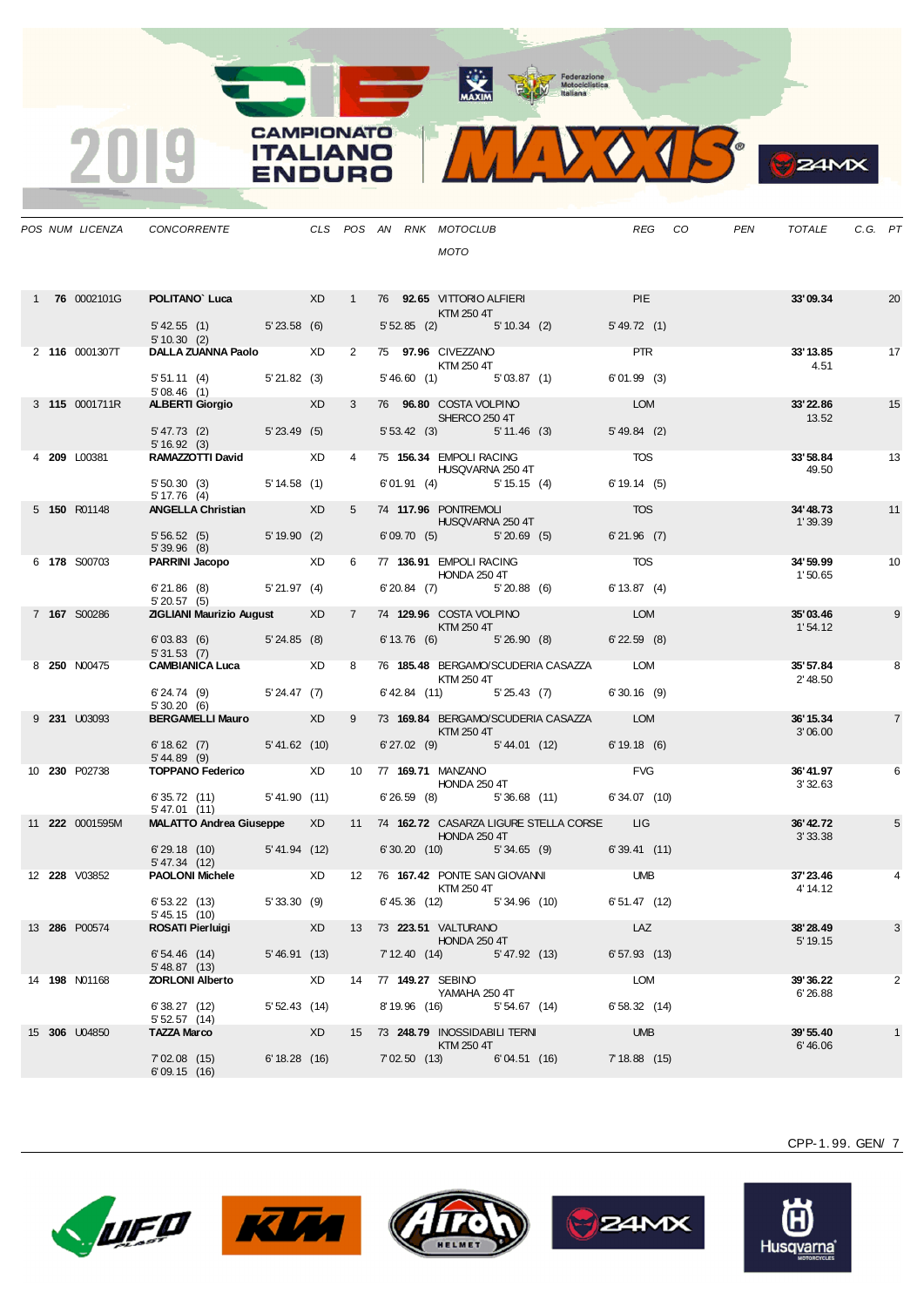X















CPP-1. 99. GEN/ 8

 $24M<sub>X</sub>$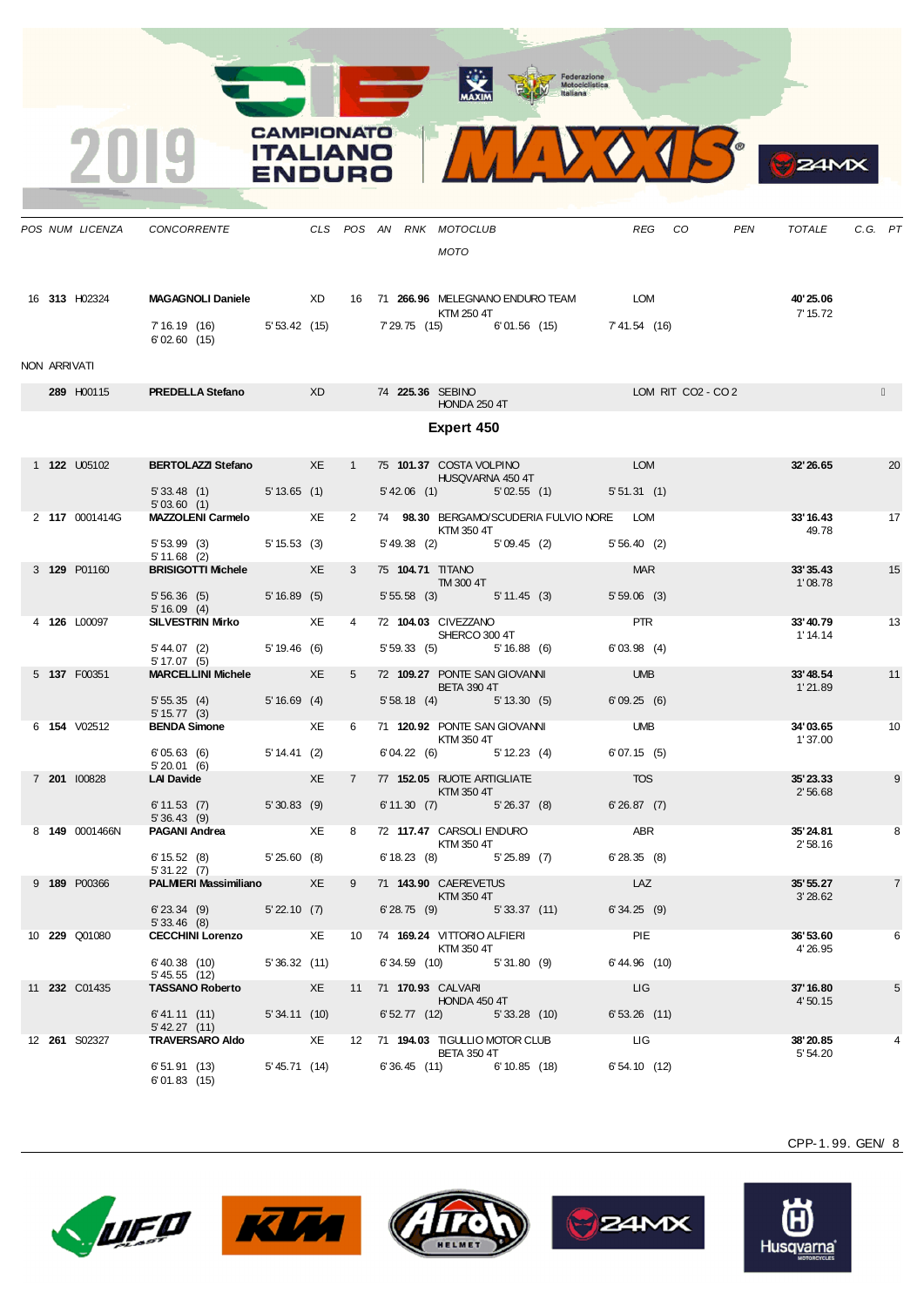**CAMPIONATO** 

**ITALIANO** 

**ENDURO** 

2019



|              | POS NUM LICENZA      | CONCORRENTE                                                         |                      |                |                | CLS POS AN RNK MOTOCLUB<br>MOTO                         |                             |                             | REG CO             | PEN | TOTALE                | C.G. PT |    |
|--------------|----------------------|---------------------------------------------------------------------|----------------------|----------------|----------------|---------------------------------------------------------|-----------------------------|-----------------------------|--------------------|-----|-----------------------|---------|----|
|              | 13 322 U01263        | RINALDI Massimo XE 13 71 294.22 CECINA<br>7'09.28 (14) 5'45.58 (13) |                      |                |                | HUSQVARNA 350 4T                                        | 7'05.79 (13) 5'45.32 (12)   | <b>TOS</b><br>7' 05.17 (13) |                    |     | 38'46.55<br>6' 19.90  |         | 3  |
|              | 14 303 T04742        | 5'55.41(13)<br>5.55.41 (13)<br><b>BUFALINI Giacomo</b> XE           |                      |                |                | 14 71 244.18 VERSILIA CORSE<br>HUSQVARNA 350 4T         |                             | <b>TOS</b>                  |                    |     | 39'53.07<br>7' 26.42  |         | 2  |
|              |                      | 7' 41.77 (19)<br>5'39.82 (10)                                       | 5' 57.53 (16)        |                |                | 7'08.98 (15) 6'04.34 (16)                               |                             | 7' 20.63 (17)               |                    |     |                       |         |    |
|              | 15 <b>249</b> U05094 | <b>QUARTERONI Matteo XE</b>                                         |                      |                |                | 15 77 184.85 TRIAL GAS E FRIZIONE<br><b>BETA 350 4T</b> |                             | <b>UMB</b>                  |                    |     | 39'54.01<br>7' 27.36  |         |    |
|              |                      | $6'$ 42.98 $(12)$<br>6'01.46 (14)                                   | 5'41.99(12)          |                |                | 8'15.82 (20) 5'52.70 (13)                               |                             | 7'19.06 (16)                |                    |     |                       |         |    |
|              | 16 <b>279</b> M00573 | TINTI Fabio                                                         |                      |                |                | XE 16 72 213.62 MOTOPANTEGANE<br>HUSQVARNA 350 4T       |                             | <b>EMI</b>                  |                    |     | 39'57.06<br>7' 30.41  |         |    |
|              |                      | 7'24.86 (17)<br>$6' 14.55$ (18)                                     | 5'56.82(15)          |                |                | 7'07.72 (14) 5'59.92 (14)                               |                             | 7' 13.19 (14)               |                    |     |                       |         |    |
|              | 17 330 T04741        | <b>BUFALINI Lapo</b>                                                | $X$ $\overline{E}$   |                |                | 17 73 279.77 VERSILIA CORSE<br><b>HUSQVARNA 350 4T</b>  |                             | <b>TOS</b>                  |                    |     | 40'35.44<br>8'08.79   |         |    |
|              |                      | 7'20.11(15)<br>6'06.87(16)                                          | 6'04.41 (19)         |                |                | 7'35.58 (17) 6'10.36 (17)                               |                             | 7'18.11(15)                 |                    |     |                       |         |    |
|              | 18 310 T02356        | <b>LAMPA Massimo</b>                                                | <b>Example 25 XE</b> |                |                | 18 74 263.47 OSTRA<br><b>BETA 350 4T</b>                |                             | <b>MAR</b>                  |                    |     | 41'49.00<br>9' 22.35  |         |    |
|              |                      | 7' 38.49 (18)<br>6'07.78 (17)                                       | 6'01.60 (17)         |                |                | 7' 45.43 (18) 6' 18.74 (19)                             |                             | 7'56.96 (19)                |                    |     |                       |         |    |
|              | 19 309 N01677        | <b>BOZ Guido</b>                                                    | XE                   |                |                | 19 71 260.46 PEDEMONTANO<br>HUSQVARNA 350 4T            |                             | <b>FVG</b>                  |                    |     | 42' 29.61<br>10'02.96 |         |    |
|              |                      | 7'22.05 (16) 6'01.66 (18)<br>8' 13.89 (20)                          |                      |                |                | 7'10.59 (16) 6'01.41 (15)                               |                             | 7' 40.01 (18)               |                    |     |                       |         |    |
|              | 20 320 NO2409        | <b>GIACHETTI Willy</b> XE                                           |                      |                |                | 20 73 291.33 ENDUROLOGY<br>HUSQVARNA 350 4T             |                             | LOM                         |                    |     | 46'05.37<br>13'38.72  |         |    |
|              |                      | 8'58.37 (20) 6'43.28 (20)<br>7'07.18 (19)                           |                      |                |                |                                                         | 7' 49.05 (19) 6' 33.72 (20) | 8' 53.77 (20)               |                    |     |                       |         |    |
| NON ARRIVATI |                      |                                                                     |                      |                |                |                                                         |                             |                             |                    |     |                       |         |    |
|              | 234 R04454           | <b>PETRACCA Marco</b>                                               | <b>Example 20</b>    |                |                | 73 171.09 PONTE SAN GIOVANNI<br><b>BETA 390 4T</b>      |                             |                             | UMB RIT CO5 - CO 5 |     |                       |         |    |
|              |                      |                                                                     |                      |                |                | Veteran 2 tempi                                         |                             |                             |                    |     |                       |         |    |
|              | 1 <b>124</b> U02324  | GRANOCCHIA Giampiero V2 1 70 102.24 F. PIETRINFERNI                 |                      |                |                | KTM 250 2T                                              |                             | ABR                         |                    |     | 34'40.44              |         | 20 |
|              |                      | $6'11.52$ (1) $5'18.44$ (1)<br>5'24.45(1)                           |                      |                |                |                                                         | 6'11.30 (1) 5'16.12 (1)     | 6'18.61(2)                  |                    |     |                       |         |    |
|              | 2 193 G04405         | ANTOCI Massimo V2 2 69 145.37 LAGO D'ISEO                           |                      |                |                | <b>BETA 250 2T</b>                                      |                             | <b>LOM</b>                  |                    |     | 35' 11.36<br>30.92    |         | 17 |
|              |                      | $6'29.58$ (4) $5'20.89$ (2)<br>5'26.14(2)                           |                      |                |                | 6' 17.65 (2) 5' 19.96 (2)                               |                             | 6' 17.14 (1)                |                    |     |                       |         |    |
|              | 3 195 0001380H       | <b>GRAMMATICA Massimo</b>                                           |                      | V <sub>2</sub> |                | 69 147.58 COSTA VOLPINO<br>KTM 300 2T                   |                             | <b>LOM</b>                  |                    |     | 35'29.23<br>48.79     |         | 15 |
|              |                      | $6'$ 24.32 (3) $5'$ 28.99 (3)<br>5'29.29(3)                         |                      |                |                | 6' 19.92 (3) 5' 23.45 (3)                               |                             | $6'$ 23.26 (3)              |                    |     |                       |         |    |
|              | 4 <b>197</b> U01734  | LOMBARDINI Paolo V2                                                 |                      |                | $\overline{4}$ | 68 147.91 SIENA<br><b>BETA 300 2T</b>                   |                             | <b>TOS</b>                  |                    |     | 35' 55.32<br>1' 14.88 |         | 13 |
|              |                      | $6'19.08$ (2) $5'34.53$ (5)<br>5'39.98(4)                           |                      |                |                | $6'21.87$ (4) $5'30.97$ (4)                             |                             | 6'28.89(4)                  |                    |     |                       |         |    |
|              | 5 211 0004603A       | <b>OCCHIALINI Andrea</b> V2                                         |                      |                |                | 5 70 156.62 ALTA VALLE RENO<br>HUSQVARNA 250 2T         |                             | EMI                         |                    |     | 36' 42.87<br>2'02.43  |         | 11 |
|              |                      | 6' 47.22(5)<br>5' 44.34 (5)                                         | 5'33.18(4)           |                |                | 6'31.12 (5) 5'31.34 (5)                                 |                             | 6'35.67(5)                  |                    |     |                       |         |    |









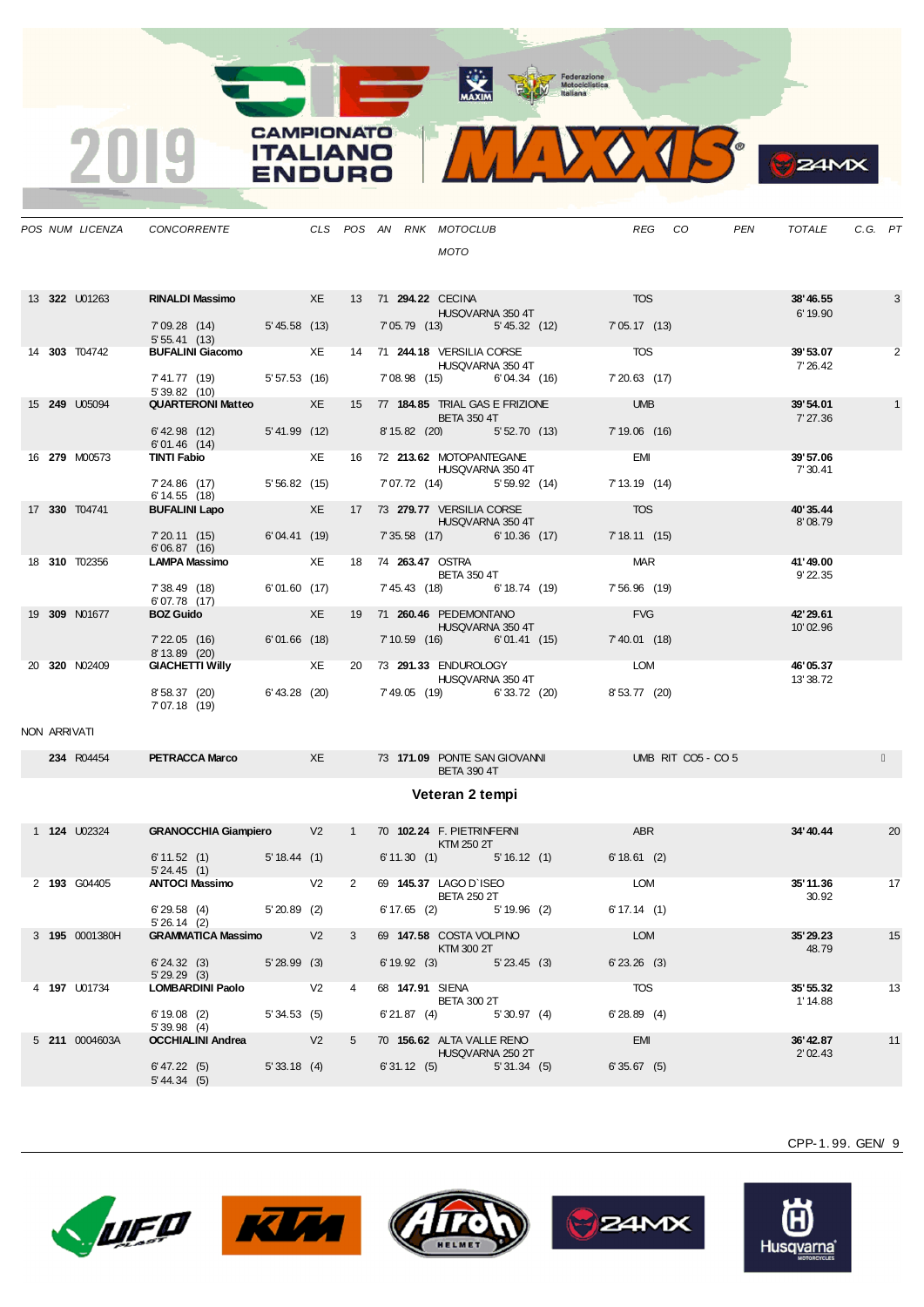**CAMPIONATO** 

**ITALIANO** 

**ENDURO** 

2019

WEOTS **B** ZAMX

|             | POS NUM LICENZA      | CONCORRENTE                                 |                     |                |             |                  | CLS POS AN RNK MOTOCLUB<br>MOTO                                                                                                                                                                                                                                      | REG              | CO                    | TOTALE<br>PEN         | C.G. PT |    |
|-------------|----------------------|---------------------------------------------|---------------------|----------------|-------------|------------------|----------------------------------------------------------------------------------------------------------------------------------------------------------------------------------------------------------------------------------------------------------------------|------------------|-----------------------|-----------------------|---------|----|
|             | 6 253 Q03407         | <b>DAPIT Paolo</b>                          |                     |                | 6           | 70 187.07 GEMONA | HUSQVARNA 300 2T                                                                                                                                                                                                                                                     | <b>FVG</b>       |                       | 38'19.57<br>3'39.13   |         | 10 |
|             |                      | 6' 52.63 (6) 5' 50.33 (6)<br>6'02.70(7)     |                     |                |             |                  | 6' 46.67 (6) 5' 50.50 (6) 6' 56.74 (6)                                                                                                                                                                                                                               |                  |                       |                       |         |    |
|             | 7 248 G00217         | <b>PEGORIN Lorenzo</b> V2                   |                     |                | $7^{\circ}$ |                  | 69 184.21 TRIAL DAVID FORNAROLI<br>KTM 300 2T                                                                                                                                                                                                                        | EMI              |                       | 39'04.78<br>4' 24.34  |         | 9  |
|             |                      | 6'57.59 (7) 5'59.63 (7)<br>6'02.62(6)       | <u>a sa salawan</u> |                |             |                  | 7'08.41 (7) 5'55.71 (7) 7'00.82 (7)                                                                                                                                                                                                                                  |                  |                       |                       |         |    |
|             | 8 321 L01582         | CANCIALLI Marco V2                          |                     |                | 8           |                  | 69 294.08 VALDISIEVE TOS<br><b>BETA 250 2T</b>                                                                                                                                                                                                                       |                  |                       | 42' 13.95<br>7' 33.51 |         | 8  |
|             |                      | 7' 50.15 (8) 6' 12.16 (8)<br>6'29.13(8)     |                     |                |             |                  | 7' 47.16 (8) 6' 12.18 (8)                                                                                                                                                                                                                                            | 7' 43.17 (8)     |                       |                       |         |    |
| NON PARTITI |                      |                                             |                     |                |             |                  |                                                                                                                                                                                                                                                                      |                  |                       |                       |         |    |
|             | 157 H02490           | <b>MASTROPIETRO Ubaldo</b> V2               |                     |                |             |                  | 68 124.70 CAEREVETUS<br>KTM 300 2T                                                                                                                                                                                                                                   |                  | LAZ NP PAR - PARTENZA |                       |         |    |
|             |                      |                                             |                     |                |             |                  | Veteran 4 tempi                                                                                                                                                                                                                                                      |                  |                       |                       |         |    |
|             | 1 <b>173</b> U02392  | <b>ZANATTA Ivo</b> V4                       |                     |                | $1 \quad$   |                  | 70 134.33 TRIESTE<br><b>EXTM 350 4T</b>                                                                                                                                                                                                                              | <b>FVG</b>       |                       | 33'58.12              |         |    |
|             |                      | 5' 57.47 (2) 5' 14.05 (1)<br>$5'$ 22.27 (3) |                     |                |             |                  | $5'52.99$ (1) $5'15.16$ (2)                                                                                                                                                                                                                                          | 6'16.18(3)       |                       |                       |         |    |
|             | 2 144 P04000         | LUZI Massimiliano V4                        |                     |                | $2^{\circ}$ |                  | 69 115.14 RAGNI FABRIANO<br><b>BETA 350 4T</b>                                                                                                                                                                                                                       | <b>MAR</b>       |                       | 34'02.28<br>4.16      |         | 20 |
|             |                      | 5' 52.86 (1) 5' 34.70 (5)<br>5'19.91(2)     |                     |                |             |                  | $5'54.49$ (2) $5'16.25$ (3)                                                                                                                                                                                                                                          | 6'04.07(1)       |                       |                       |         |    |
|             | 3 147 Q03541         | ROMANIELLO Fabio V4                         |                     |                | 3           |                  | 70 116.79 CAEREVETUS<br><b>Example 12 KTM 350 4T</b>                                                                                                                                                                                                                 | LAZ              |                       | 34' 11.22<br>13.10    |         | 17 |
|             |                      | 6'08.96 (4) 5'23.62 (2)<br>5' 13.00 (1)     |                     |                |             |                  | 6' 03.42 (3) 5' 13.34 (1)                                                                                                                                                                                                                                            | $6'08.88$ (2)    |                       |                       |         |    |
|             | 4 185 M00976         | <b>DE VITALIS Giorgio</b> V4                |                     |                |             |                  | 69 142.16 GARDONE V.T.<br>HONDA 300 4T                                                                                                                                                                                                                               | LOM              |                       | 35'33.25<br>1'35.13   |         | 15 |
|             |                      | 6'08.06(3)<br>5' 49.02 (8)                  | 5' 34.37 (4)        |                |             |                  | 6' 13.24 (5) 5' 32.36 (6)                                                                                                                                                                                                                                            | 6'16.20(4)       |                       |                       |         |    |
|             | 5 176 R04430         | <b>GOTI Diego</b>                           | V4                  |                | $5^{\circ}$ |                  | 70 136.62 PEGASO<br>KTM 250 4T                                                                                                                                                                                                                                       | <b>TOS</b>       |                       | 35'33.34<br>1'35.22   |         | 13 |
|             |                      | $6'15.00(5)$ $5'27.45(3)$<br>5'37.52(5)     |                     |                |             |                  | 6'20.99 (6) 5'31.57 (5)                                                                                                                                                                                                                                              | 6'20.81(5)       |                       |                       |         |    |
|             | 6 316 0002894Z       | <b>TOMASSONI Danilo</b> V4                  |                     |                | 6           |                  | 70 275.14 SPOLETO<br><b>KTM 250 4T</b>                                                                                                                                                                                                                               | <b>UMB</b>       |                       | 35'47.84<br>1'49.72   |         | 11 |
|             |                      | 6' 29.14 (6) 5' 34.99 (6)<br>5'35.95(4)     |                     |                |             |                  | 6' 11.95 (4) 5' 33.38 (7)                                                                                                                                                                                                                                            | $6'$ 22.43 (6)   |                       |                       |         |    |
|             | 7 174 S01489         | MANGILI Roberto V4                          |                     |                | $7^{\circ}$ |                  | 69 135.34 GILERA CLUB ARCORE LOM<br>$\blacksquare$ $\blacksquare$ $\blacksquare$ $\blacksquare$ $\blacksquare$ $\blacksquare$ $\blacksquare$ $\blacksquare$ $\blacksquare$ $\blacksquare$ $\blacksquare$ $\blacksquare$ $\blacksquare$ $\blacksquare$ $\blacksquare$ |                  |                       | 36' 17.54<br>2' 19.42 |         | 10 |
|             |                      | 6'41.90(7)<br>5'39.42(6)                    | 5' 40.62(7)         |                |             |                  | 6'21.43 (7) 5'30.17 (4)                                                                                                                                                                                                                                              | 6'24.00(8)       |                       |                       |         |    |
|             | 8 <b>224 T</b> 02598 | <b>AZZOLA Roberto</b>                       |                     | V4             | 8           |                  | 70 163.95 BERGAMO/SCUDERIA CASAZZA<br>KTM 250 4T                                                                                                                                                                                                                     | LOM              |                       | 36'59.50<br>3'01.38   |         | 9  |
|             |                      | 6'53.45(11)<br>$5'$ 48.73 (7)               | 5' 45.75 (8)        |                |             | $6'29.86$ (8)    | 5'38.99(8)                                                                                                                                                                                                                                                           | $6'$ 22.72 $(7)$ |                       |                       |         |    |
|             | 9 242 S01096         | <b>REPOSSI Ernesto</b>                      |                     | V <sub>4</sub> | 9           |                  | 69 177.99 VALLI OLTREPO<br>KTM 500 4T                                                                                                                                                                                                                                | <b>LOM</b>       |                       | 38'03.31<br>4'05.19   |         | 8  |
|             |                      | 6'53.39(10)<br>5'51.24(9)                   | $5'46.69$ (9)       |                |             | 6'46.00(9)       | $5' 43.38$ (9)                                                                                                                                                                                                                                                       | $7'02.61$ (10)   |                       |                       |         |    |
|             | 10 277 G09686        | <b>GATTA Paolo</b>                          |                     | V <sub>4</sub> | 10          |                  | 68 210.49 LA MARCA TREVIGIANA<br>KTM 250 4T                                                                                                                                                                                                                          | <b>VEN</b>       |                       | 38'31.48<br>4'33.36   |         | 7  |
|             |                      | 6' 49.59 (8)<br>5'54.53(10)                 | 5'53.82(11)         |                |             |                  | 6'57.34 (10)<br>5' 54.97 (11)                                                                                                                                                                                                                                        | 7'01.23(9)       |                       |                       |         |    |









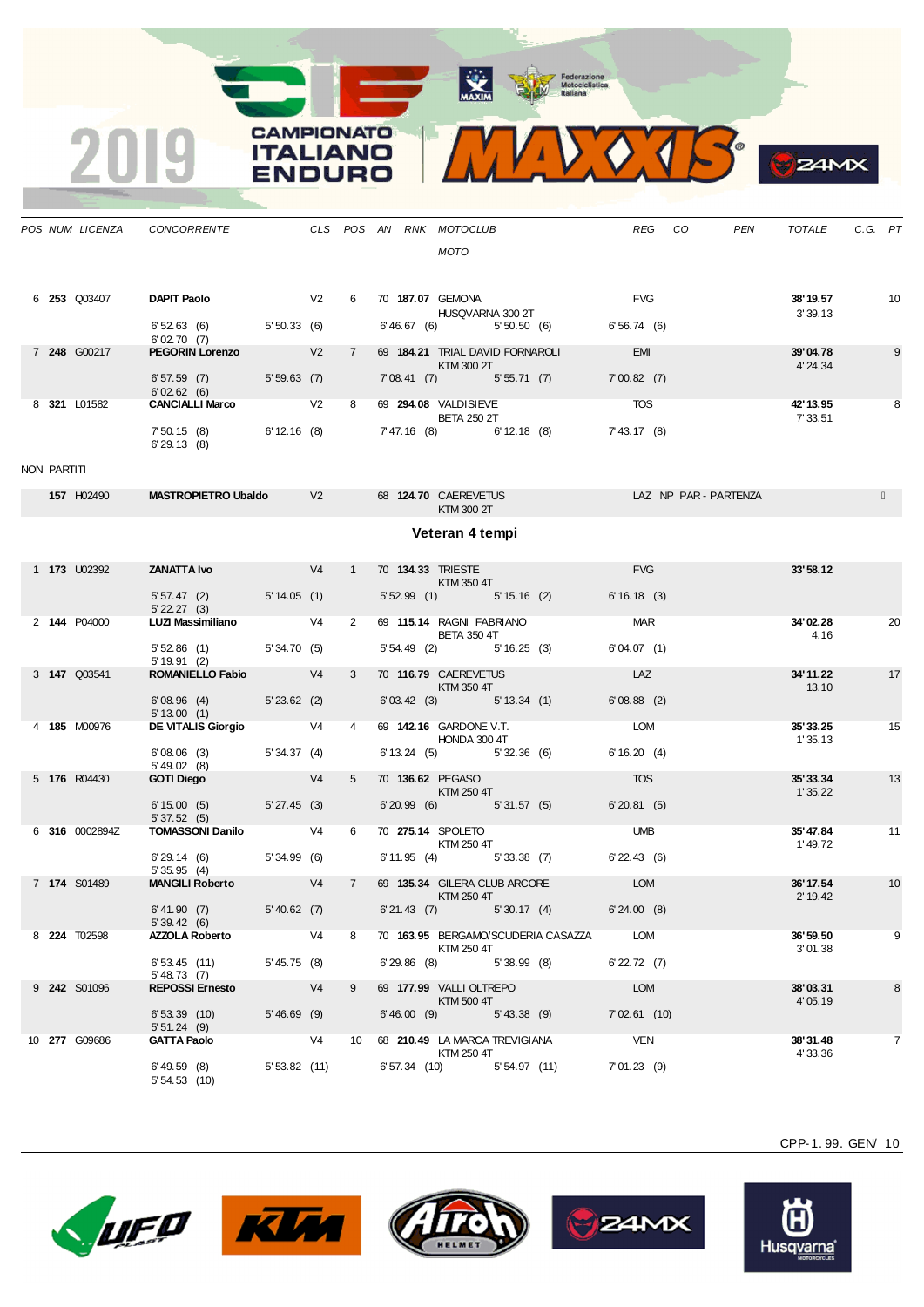

|              | POS NUM LICENZA        | CONCORRENTE                                 |              |                |                |  | CLS POS AN RNK MOTOCLUB<br><b>MOTO</b>                                    |                | REG                        | CO                          | PEN | TOTALE                | C.G. PT |                |
|--------------|------------------------|---------------------------------------------|--------------|----------------|----------------|--|---------------------------------------------------------------------------|----------------|----------------------------|-----------------------------|-----|-----------------------|---------|----------------|
|              |                        |                                             |              |                |                |  |                                                                           |                |                            |                             |     |                       |         |                |
|              | 11 <b>246</b> 0001082N | <b>FONTANA Fabio</b>                        | V4           |                |                |  | 11 70 182.13 GILERA CLUB ARCORE<br><b>HONDA 250 4T</b>                    |                | <b>LOM</b>                 |                             |     | 39'03.90<br>5' 05.78  |         | 6              |
|              |                        | $6'52.82$ (9) $5'55.54$ (12)<br>5'56.69(11) |              |                |                |  | 7'09.04 (11) 5'50.21 (10)                                                 |                | 7'19.60(12)                |                             |     |                       |         |                |
|              | 12 281 G00280          | <b>DELLAI Roberto</b><br>7' 11.78 (13)      | 5'50.22(10)  | V <sub>4</sub> |                |  | 12 70 215.25 CIVEZZANO<br>HUSQVARNA 450 4T<br>7' 35.91 (13) 6' 07.51 (13) |                | <b>PTR</b><br>7'17.59(11)  |                             |     | 40'17.19<br>6' 19.07  |         | 5              |
|              |                        | 6' 14.18(13)                                |              |                |                |  |                                                                           |                |                            |                             |     |                       |         |                |
|              | 13 297 Q01908          | <b>CATONI Stefano</b>                       | V4           |                |                |  | 13 70 236.21 SPOLETO<br>KTM 350 4T                                        |                | <b>UMB</b>                 |                             |     | 40'51.69<br>6'53.57   |         | 4              |
|              |                        | 7'03.24 (12)<br>6'07.84(12)                 | 6'50.10(14)  |                |                |  | 7' 26.45 (12)                                                             | 6'03.85(12)    | 7'20.21(13)                |                             |     |                       |         |                |
|              | 14 327 U01508          | RECCHIA Michele V4                          |              |                |                |  | 14 69 <b>456.44 RAZZA PIAVE</b><br>HUSQVARNA 250 4T                       |                | VEN 5'00                   |                             |     | 51'36.88<br>17' 38.76 |         | 3              |
|              |                        | 8'16.65(14)<br>6'51.23(14)                  | 6'25.43(13)  |                |                |  | 8'55.56 (14) 6'56.88 (14)                                                 |                | 9'11.13(14)                |                             |     |                       |         |                |
| NON ARRIVATI |                        |                                             |              |                |                |  |                                                                           |                |                            |                             |     |                       |         |                |
|              | 264 G09013             | <b>CONSOLINI Massimo</b>                    | V4           |                |                |  | 68 196.45 ALTA VALLE RENO<br>KTM 350 4T                                   |                |                            | EMI RIT ET2 - ENDURO TEST 2 |     |                       |         |                |
|              | <b>324 T01574</b>      | CARNESECCA Paolo V4                         |              |                |                |  | 68 344.61 ENDURO SANREMO<br>HUSQVARNA 350 4T                              |                |                            | LIG RIT CO2 - CO 2          |     |                       |         |                |
|              |                        |                                             |              |                |                |  | Superveteran 2 tempi                                                      |                |                            |                             |     |                       |         |                |
|              | 1 <b>156</b> 0001577A  | GANDOLFO Luca W2                            |              |                | 1              |  | 67 123.78 CALVARI<br>KTM 300 2T                                           |                | <b>LIG</b>                 |                             |     | 34'54.75              |         | 20             |
|              |                        | $6' 19.04$ (2)<br>5'24.85(1)                | 5'28.17(2)   |                |                |  | 6'10.97(1)                                                                | 5'20.80(1)     | 6'10.92(1)                 |                             |     |                       |         |                |
|              | 2 163 Q04196           | <b>CAPICCHIONI Marino</b>                   |              | W <sub>2</sub> | $2^{\circ}$    |  | 67 127.14 TITANO                                                          |                | MAR                        |                             |     | 35'04.45              |         | 17             |
|              |                        | 6'07.73(1)<br>$5'25.06$ (2)                 | 5'30.04(3)   |                |                |  | KTM 300 2T<br>$6'14.28$ (2) $5'25.47$ (2)                                 |                | 6'21.87(2)                 |                             |     | 9.70                  |         |                |
|              | 3 205 0001555Z         | <b>STOLFI Fabio</b>                         |              | W <sub>2</sub> | 3              |  | 66 153.93 TITANO                                                          |                | <b>MAR</b>                 |                             |     | 36'04.55              |         | 15             |
|              |                        | 6'31.33(3)<br>5'35.08(3)                    | 5'26.91(1)   |                |                |  | KTM 250 2T<br>$6'28.71$ (3) $5'30.18$ (3)                                 |                | 6'32.34(3)                 |                             |     | 1'09.80               |         |                |
|              | 4 288 U02770           | <b>CONTESSI Giorgio</b>                     |              | W2             | $\overline{4}$ |  | 65 223.90 COSTA VOLPINO                                                   |                | <b>LOM</b>                 |                             |     | 37' 18.46             |         | 13             |
|              |                        | 6'37.31(4)<br>5'51.81(5)                    | 5' 44.90(5)  |                |                |  | KTM 300 2T<br>$6'34.88$ (4) $5'47.36$ (5)                                 |                | 6' 42.20 (4)               |                             |     | 2' 23.71              |         |                |
|              | 5 273 R02968           | <b>CERRO Stefano</b>                        |              | W <sub>2</sub> | 5 <sub>5</sub> |  | 67 207.20 SPOLETO<br><b>BETA 250 2T</b>                                   |                | <b>UMB</b>                 |                             |     | 37'28.11              |         | 11             |
|              |                        | $5'35.68$ (4)<br>6'58.82(8)<br>5' 43.14 (4) |              |                |                |  | 6'35.93(5)                                                                | $5' 44.59$ (4) | 6' 49.95 (5)               |                             |     | 2' 33.36              |         |                |
|              | 6 254 0001473W         | CERESOLI Gian Angelo W2                     |              |                | 6              |  | 65 187.50 GILERA CLUB ARCORE<br>TM 300 2T                                 |                | <b>EXAMPLE DESCRIPTION</b> |                             |     | 38'17.11<br>3' 22.36  |         | 10             |
|              |                        | $6'55.07(5)$ $5'46.82(6)$<br>6'02.07(7)     |              |                |                |  | $6'50.82$ (6) $5'47.65$ (7)                                               |                | 6'54.68(6)                 |                             |     |                       |         |                |
|              | 7 241 P00117           | <b>SECOMANDI Mauro</b> W2                   |              |                | 7              |  | 64 177.14 VAL SAN MARTINO<br>HUSQVARNA 250 2T                             |                | LOM                        |                             |     | 38'19.58<br>3'24.83   |         | 9              |
|              |                        | $6'56.61$ (6) $5'47.16$ (7)<br>5'55.58(6)   |              |                |                |  | $6'56.97$ (7) $5'47.60$ (6)                                               |                | $6'55.66$ (7)              |                             |     |                       |         |                |
|              | 8 255 0002028B         | BOSCHINI Corrado W2                         |              |                | 8              |  | 64 189.01 SEBINO                                                          |                | LOM                        |                             |     | 39'11.75              |         | 8              |
|              |                        | 7'02.36 (9)<br>6'02.78(8)                   | 5'50.78(8)   |                |                |  | HUSQVARNA 250 2T<br>7'03.88 (8) 5'51.90 (8)                               |                | 7'20.05(8)                 |                             |     | 4' 17.00              |         |                |
|              | 9 293 T00616           | <b>CASTELLI Claudio</b> W2                  |              |                | 9              |  | 67 228.92 VARZI<br><b>HONDA 250 2T</b>                                    |                | LOM                        |                             |     | 39'51.98<br>4'57.23   |         | $\overline{7}$ |
|              |                        | 6'58.31(7)<br>6'04.55(9)                    | 5' 51.32 (9) |                |                |  | $7'14.02$ (9)                                                             | 5' 55.94 (9)   | 7'47.84 (10)               |                             |     |                       |         |                |



2019

**ITALIANO** 

**ENDURO** 







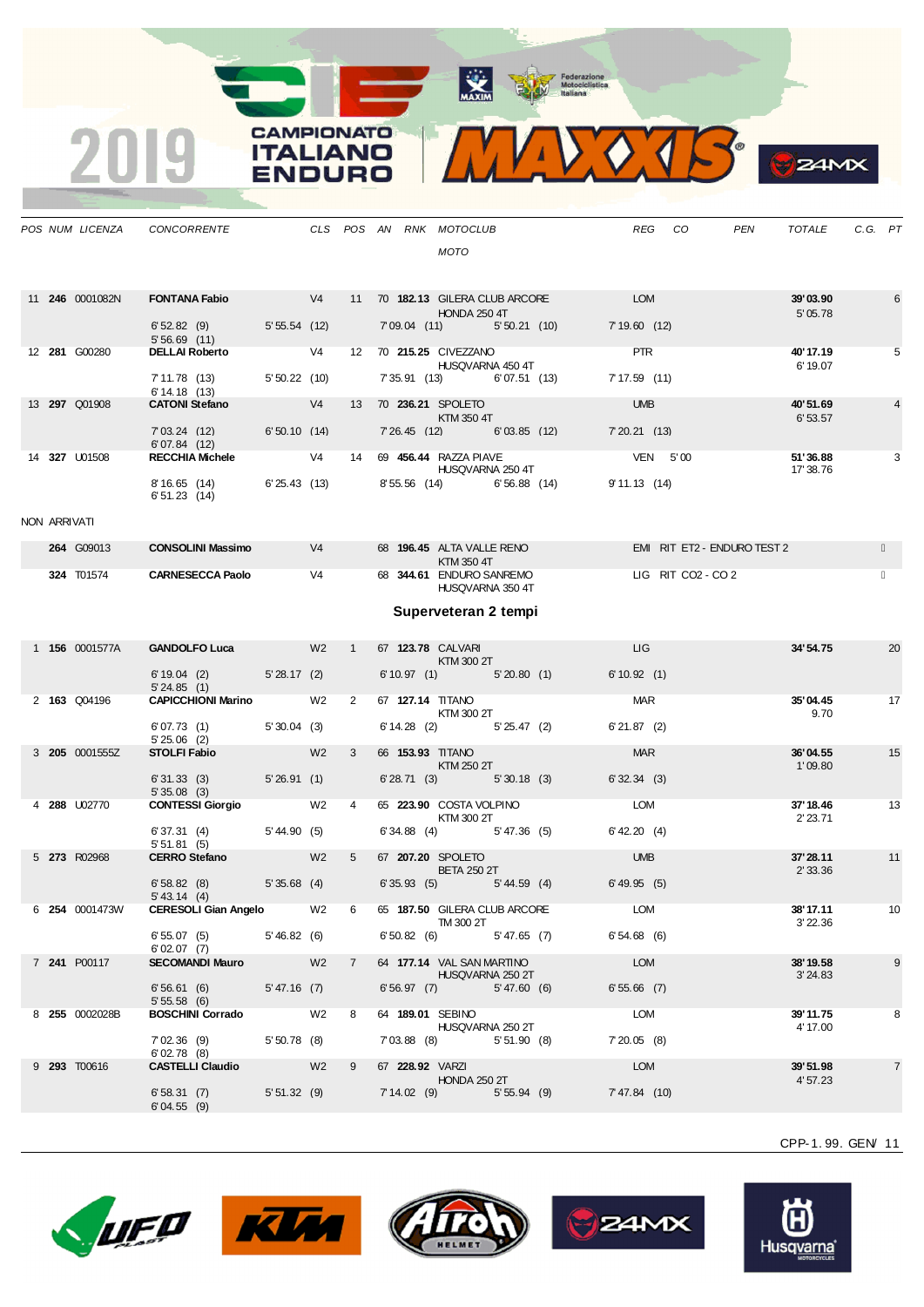

|              |                     | POS NUM LICENZA CONCORRENTE                                    |                |    |             |               | CLS POS AN RNK MOTOCLUB<br><b>MOTO</b>                                |                  |                                                    |                              | REG CO            | PEN   | TOTALE                | C.G. PT |                |
|--------------|---------------------|----------------------------------------------------------------|----------------|----|-------------|---------------|-----------------------------------------------------------------------|------------------|----------------------------------------------------|------------------------------|-------------------|-------|-----------------------|---------|----------------|
|              | 10 318 U01454       | <b>CHINI Mario</b><br>7' 22.74 (10)<br>6'16.14(10)             |                |    |             |               | W2 10 64 287.00 SEBINO<br><b>BETA 300 2T</b>                          |                  | 6'18.11 (10) 7'29.31 (10) 6'15.98 (10) 7'37.69 (9) | LOM                          |                   |       | 41' 19.97<br>6' 25.22 |         | 6              |
|              |                     |                                                                |                |    |             |               | Superveteran 4 tempi                                                  |                  |                                                    |                              |                   |       |                       |         |                |
|              | 1 135 0005854A      | HRIAZ Fabrizio W4 1                                            |                |    |             |               | 66 106.99 TRIESTE<br><b>HUSQVARNA 450 4T</b>                          |                  |                                                    | <b>FVG</b>                   |                   |       | 33'39.91              |         | 20             |
|              |                     | 6'01.77 (1) 5'10.64 (1)<br>5'11.96(1)                          |                |    |             |               |                                                                       |                  | $6'03.47$ (1) $5'09.63$ (1)                        | 6'02.44(1)                   |                   |       |                       |         |                |
|              | 2 165 P01424        | <b>GUSMINI Fabiano</b> W4<br>6'37.51 (8) 5'23.60 (3)           |                |    | $2^{\circ}$ |               | 66 127.94 FAST TEAM<br>KTM 250 4T                                     |                  | 6' 18.16 (2) 5' 19.83 (2)                          | LOM<br>6'05.53(2)            |                   |       | 35'09.67<br>1'29.76   |         | 17             |
|              | 3 170 0001192W      | $5'25.04$ (2)<br>GIRALDI Giacomo W4                            |                |    | $3^{\circ}$ |               | 67 133.29 EMPOLI RACING                                               |                  |                                                    | <b>TOS</b>                   |                   |       | 35'32.82              |         | 15             |
|              |                     | 6' 13.71 (2) 5' 32.89 (5)<br>5'27.26(3)                        |                |    |             |               |                                                                       | HUSQVARNA 350 4T | 6' 22.71 (4) 5' 29.07 (5)                          | $6'$ 27.18 $(3)$             |                   |       | 1'52.91               |         |                |
|              | 4 196 G07861        | 5' 27.26 (3)<br><b>LANCI Claudio</b> W4                        |                |    | $4 \quad$   |               | 66 147.89 MONTEFELTRO<br><b>BETA 350 4T</b>                           |                  |                                                    | <b>MAR</b>                   |                   |       | 35'47.01<br>2' 07.10  |         | 13             |
|              |                     | 6' 22.56 (4) 5' 22.73 (2)<br>5'31.96(4)                        |                |    |             |               | 6' 31.23 (6) 5' 23.33 (3)                                             |                  |                                                    | 6'35.20(5)                   |                   |       |                       |         |                |
|              | 5 180 G00340        | <b>SIRAGNA Diego</b><br>$6'20.85$ (3) $5'33.35$ (6)            | W4             |    | $5^{\circ}$ |               | 64 138.30 GAERNE<br>HUSQVARNA 350 4T<br>$6'$ 23.88 (5) $5'$ 29.79 (6) |                  |                                                    | <b>VEN</b><br>$6'$ 42.73 (6) |                   |       | 36' 18.40<br>2'38.49  |         | 11             |
|              | 6 212 R02715        | 5' 47.80 (7)<br>VANARA Mauro W4                                |                |    | 6           |               | 65 159.52 VITTORIO ALFIERI                                            |                  |                                                    | <b>PIE</b>                   |                   |       | 36'37.56              |         | 10             |
|              |                     | $6'29.17(5)$ $5'35.43(7)$<br>5' 47.87(8)                       |                |    |             |               | <b>KTM 350 4T</b><br>6'21.31 (3) 5'51.08 (10)                         |                  |                                                    | 6'32.70(4)                   |                   |       | 2'57.65               |         |                |
|              | 7 188 G08039        | <b>OLIVERII Gabriele</b>                                       | <b>WA</b>      |    | 7           |               | 67 142.82 AMMOTORA<br><b>HUSQVARNA 350 4T</b>                         |                  |                                                    | LAZ                          |                   |       | 36'57.73<br>3' 17.82  |         | 9              |
|              |                     | 6' 49.75 (10) 5' 29.66 (4)<br>5'36.07(5)                       |                |    |             |               | 6'31.80 (7) 5'25.73 (4)                                               |                  |                                                    | 7'04.72(9)                   |                   |       |                       |         |                |
|              | 8 226 B00045        | FESANI Andrea W4                                               |                |    | 8           |               | 66 165.09 FAST TEAM<br>HONDA 300 4T                                   |                  |                                                    | LOM                          |                   |       | 37'23.17<br>3' 43.26  |         | 8              |
|              |                     | $6'33.10(6)$ $5'35.48(8)$<br>$5' 49.56$ (9)                    |                |    |             |               | 6' 37.35 (8) 5' 42.57 (8)                                             |                  |                                                    | 7' 05.11 (10)                |                   |       |                       |         |                |
|              | 9 <b>240</b> U03752 | TERDINA Michele W4                                             |                |    | 9           |               | 66 175.30 TRIESTE<br>YAMAHA 250 4T                                    |                  |                                                    | <b>FVG</b>                   |                   |       | 37'43.06<br>4'03.15   |         | $\overline{7}$ |
|              |                     | $6'36.59$ (7) $5'41.62$ (9)<br>5'47.63(6)                      |                |    |             |               |                                                                       |                  | 6' 57.43 (10) 5' 41.14 (7)                         | 6'58.65(8)                   |                   |       |                       |         |                |
|              | 10 276 U05238       | VAIRA Isidoro W4 10 65 209.68 SEBINO                           |                |    |             |               | <b>HONDA 250 4T</b>                                                   |                  |                                                    | <b>LOM</b>                   |                   | 10.00 | 37'46.45<br>4'06.54   |         | 6              |
|              |                     | $6'$ 40.08 (9) $5'$ 50.14 (10)<br>5' 53.17 (10)                |                |    |             |               | $6'$ 42.82 $(9)$                                                      |                  | 5'46.78 (9) 6'43.46 (7)                            |                              |                   |       |                       |         |                |
|              | 11 251 100699       | ZACCARIA Mauro Giuseppe W4 11 65 186.36 GILERA CLUB ARCORE LOM |                |    |             |               | HONDA 300 4T                                                          |                  |                                                    |                              |                   |       | 38'56.65<br>5' 16.74  |         |                |
|              |                     | 7'03.87(11)<br>5'55.87(11)                                     | $5'51.66$ (11) |    |             | 7'02.59(11)   |                                                                       | 5'52.94(11)      |                                                    | 7'09.72(11)                  |                   |       |                       |         |                |
|              | 12 308 R03969       | <b>CAPACCI Romano</b>                                          |                | W4 |             |               | 12 65 255.37 ENDURO SANREMO<br>KTM 350 4T                             |                  |                                                    | ЦG                           |                   |       | 41'44.89<br>8'04.98   |         | 4              |
|              |                     | 7' 23.54 (12)<br>6'25.13(12)                                   | 6' 14.41 (12)  |    |             | 7' 24.19 (12) |                                                                       | 6'35.17(12)      |                                                    | 7' 42.45 (12)                |                   |       |                       |         |                |
| NON ARRIVATI |                     |                                                                |                |    |             |               |                                                                       |                  |                                                    |                              |                   |       |                       |         |                |
|              | 181 000A1200        | <b>BONO Marco</b>                                              |                | W4 |             |               | 64 139.77 FAST TEAM<br><b>HONDA 250 4T</b>                            |                  |                                                    |                              | LOM RIT CO3 - CO3 |       |                       |         |                |

CPP-1. 99. GEN/ 12



2019







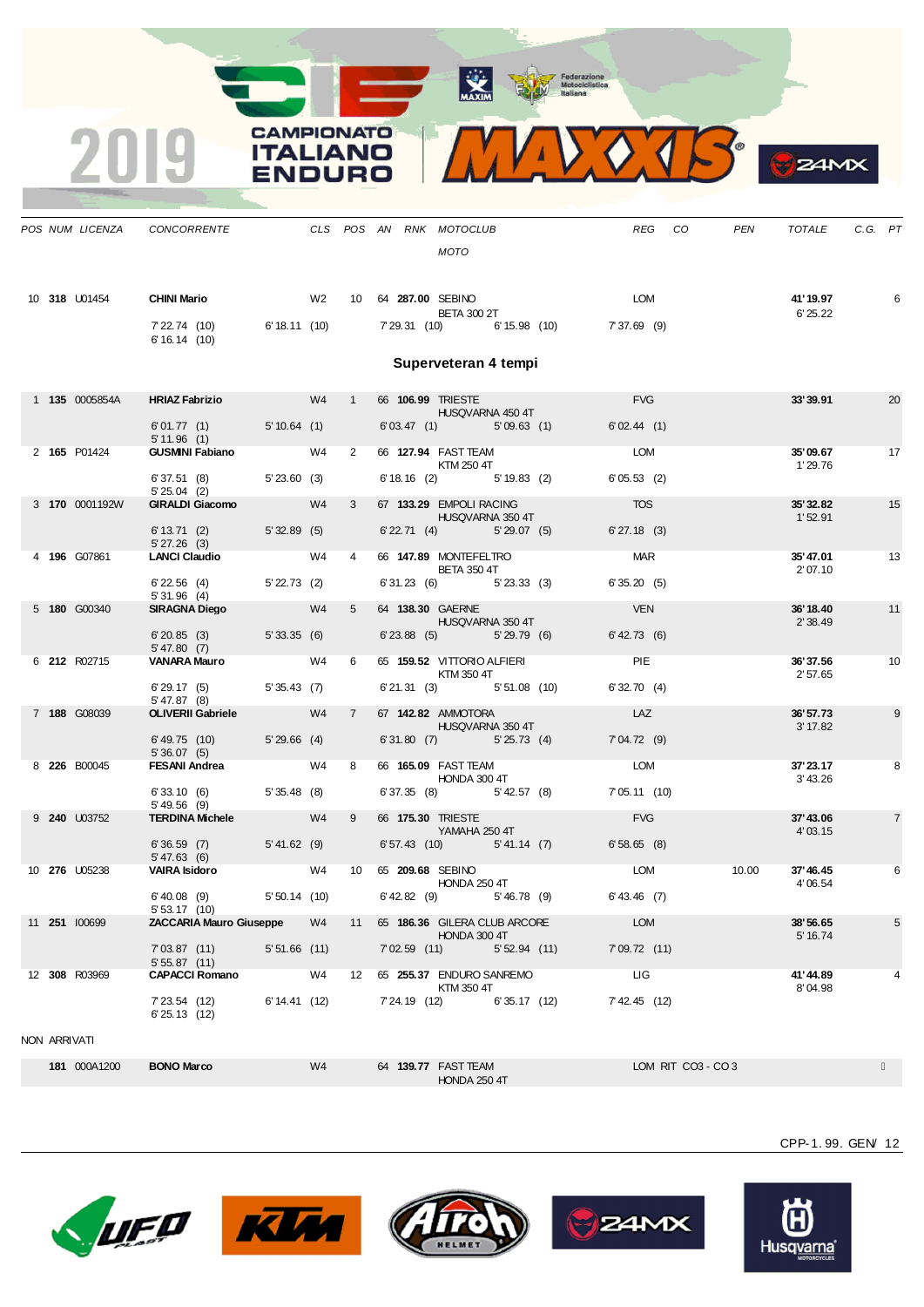**MAXIM** Federazione<br>
Motociclistica<br>
Laliana



|              | POS NUM LICENZA | CONCORRENTE                                |               |                 |                |  | CLS POS AN RNK MOTOCLUB                         |              |                                               | <b>REG</b>     | CO | <b>PEN</b>                  | <b>TOTALE</b>        | C.G. PT |                 |
|--------------|-----------------|--------------------------------------------|---------------|-----------------|----------------|--|-------------------------------------------------|--------------|-----------------------------------------------|----------------|----|-----------------------------|----------------------|---------|-----------------|
|              |                 |                                            |               |                 |                |  | MOTO                                            |              |                                               |                |    |                             |                      |         |                 |
|              |                 |                                            |               |                 |                |  |                                                 |              |                                               |                |    |                             |                      |         |                 |
|              | 312 0001105F    | <b>SEGAT Sergio</b>                        |               | W4              |                |  | 66 265.25 PRADEGAI<br>KTM 500 4T                |              |                                               |                |    | VEN RIT ET2 - ENDURO TEST 2 |                      |         |                 |
|              |                 |                                            |               |                 |                |  | Ultraveteran 2 tempi                            |              |                                               |                |    |                             |                      |         |                 |
|              |                 |                                            |               |                 |                |  |                                                 |              |                                               |                |    |                             |                      |         |                 |
|              | 1 159 P02193    | <b>CHIAVINI Lucio CHIAVINI</b>             |               | UV2             | $\overline{1}$ |  | 63 125.32 RAGNI FABRIANO<br><b>BETA 250 2T</b>  |              |                                               | <b>MAR</b>     |    |                             | 34' 54.51            |         | 20              |
|              |                 | 6'06.34(1)<br>5'29.86(3)                   | 5'23.68(1)    |                 |                |  | $6'16.98$ (2) $5'21.55$ (1)                     |              |                                               | 6'16.10(2)     |    |                             |                      |         |                 |
|              | 2 184 0001884N  | <b>PEGURRI Renato</b>                      |               | UV <sub>2</sub> | 2              |  | 60 141.79 COSTA VOLPINO<br>HUSQVARNA 250 2T     |              |                                               | LOM            |    |                             | 35'02.21<br>7.70     |         | 17              |
|              |                 | $6' 15.46$ (2)<br>5'28.13(2)               | 5'29.01(2)    |                 |                |  | $6'12.69$ (1) $5'26.07$ (2)                     |              |                                               | 6'10.85(1)     |    |                             |                      |         |                 |
|              | 3 182 0001469B  | DARIO Alessandro                           |               | UV <sub>2</sub> | $\mathbf{3}$   |  | 62 139.91 ALTASERRA                             |              |                                               | <b>PIE</b>     |    |                             | 35'46.11             |         | 15              |
|              |                 | $6'$ 27.82 $(3)$                           | 5'30.87(3)    |                 |                |  | BETAMOTOR 200 2T<br>$6'27.53$ (3) $5'28.06$ (3) |              |                                               | 6'24.65(3)     |    |                             | 51.60                |         |                 |
|              | 4 215 0001022H  | 5'27.18(1)<br>ZANRE Alfredo                |               | UV <sub>2</sub> | $\overline{4}$ |  | 58 160.21 GILERA CLUB ARCORE                    |              |                                               | LOM            |    |                             | 37'03.63             |         | 13              |
|              |                 | 6'33.86(4)                                 | 5'34.77(4)    |                 |                |  | KTM 250 2T<br>$6' 44.88$ (4) $5' 34.73$ (5)     |              |                                               | 6'54.22(6)     |    |                             | 2'09.12              |         |                 |
|              | 5 260 0006791A  | 5' 41.17 (4)<br>SPIRANELLI Amerigo         |               | UV <sub>2</sub> | 5 <sup>5</sup> |  | <b>BETA 300 2T</b>                              |              | 62 193.84 BERGAMO/SCUDERIA CASAZZA            | <b>LOM</b>     |    |                             | 37'34.39<br>2' 39.88 |         | 11              |
|              |                 | $6' 44.66$ (5)<br>5' 47.33(6)              | 5'46.95(6)    |                 |                |  | $6'46.40(5)$ $5'39.85(6)$                       |              |                                               | 6' 49.20(5)    |    |                             |                      |         |                 |
|              | 6 220 P00110    | PROIETTI Gianmario                         |               | UV2             | 6              |  | 63 162.28 GRAFFIGNANO 1989<br>HUSQVARNA 250 2T  |              |                                               | LAZ            |    |                             | 37' 53.50<br>2'58.99 |         | 10 <sup>1</sup> |
|              |                 | 7' 17.15 (10)<br>5' 45.40(5)               | 5'38.30(5)    |                 |                |  | $6'55.99$ (6) $5'30.30$ (4)                     |              |                                               | 6'46.36(4)     |    |                             |                      |         |                 |
|              | 7 256 C00871    | <b>MAMMARELLA Marco</b>                    |               | UV <sub>2</sub> | $\overline{7}$ |  | 62 189.20 LO SHERPA<br><b>HONDA 250 2T</b>      |              |                                               | ABR            |    |                             | 38'55.93<br>4'01.42  |         | 9               |
|              |                 | 7' 13.52 (8) 5' 54.47 (9)<br>$5'50.96$ (7) |               |                 |                |  | 7'03.72(9)                                      | 5' 44.51 (7) |                                               | 7'08.75(7)     |    |                             |                      |         |                 |
|              | 8 296 U01002    | <b>SCHIPPA Benito</b>                      |               | UV <sub>2</sub> | $_{\rm 8}$     |  | 59 178.71 RACING TERNI                          |              |                                               | <b>UMB</b>     |    |                             | 39' 10.62            |         | 8               |
|              |                 | 7'00.55(7)<br>6'05.15(9)                   | 5'53.49(8)    |                 |                |  | KTM 300 2T<br>7'00.48 (7) 5'53.77 (8)           |              |                                               | 7' 17.18 (8)   |    |                             | 4' 16.11             |         |                 |
|              | 9 283 L02265    | PLESNICAR Renato                           |               | UV <sub>2</sub> | 9              |  | 57 219.30 PINO MEDEOT                           |              |                                               | <b>FVG</b>     |    |                             | 39'35.24             |         | $\overline{7}$  |
|              |                 | 6'57.01(6)                                 | 5'56.90(10)   |                 |                |  | SHERCO 300 2T<br>$7'03.62$ (8)                  | 6'07.63(11)  |                                               | $7'18.68$ (9)  |    |                             | 4' 40.73             |         |                 |
|              | 10 265 Q04081   | 6' 11.40 (12)<br><b>CARPISASSI Piero</b>   |               | UV <sub>2</sub> | 10             |  | 57 200.04 GUALDO TADINO                         |              |                                               | <b>UMB</b>     |    |                             | 39'41.74             |         | 6               |
|              |                 | 7' 14.36 (9)                               | 5'52.57(7)    |                 |                |  | HUSQVARNA 250 2T<br>7' 16.85 (10) 5' 55.42 (9)  |              |                                               | 7'23.17(10)    |    |                             | 4' 47.23             |         |                 |
|              |                 | 5'59.37(8)                                 |               |                 |                |  |                                                 |              |                                               |                |    |                             |                      |         |                 |
|              | 11 301 S01488   | <b>CARONNI Luca</b>                        |               | UV <sub>2</sub> | 11             |  | GAS GAS 250 2T                                  |              | 62 240.31 BERGAMO/SCUDERIA CASAZZA            | LOM            |    |                             | 41'11.52<br>6' 17.01 |         | 5               |
|              |                 | 7' 51.48 (12)<br>6'05.95(10)               | 6'03.76 (11)  |                 |                |  |                                                 |              | 7'29.46 (11) 6'01.26 (10)                     | $7'39.61$ (12) |    |                             |                      |         |                 |
|              | 12 300 0002554A | <b>GRASSENI Mario</b>                      |               |                 |                |  | KTM 250 2T                                      |              | UV2 12 55 239.53 BERGAMO/SCUDERIA CASAZZA LOM |                |    |                             | 41'35.53<br>6'41.02  |         |                 |
|              |                 | 7' 45.70 (11)<br>6'10.86(11)               | 6' 13.04 (12) |                 |                |  |                                                 |              | 7' 36.75 (12) 6' 11.54 (12)                   | 7'37.64 (11)   |    |                             |                      |         |                 |
| NON ADDIVATE |                 |                                            |               |                 |                |  |                                                 |              |                                               |                |    |                             |                      |         |                 |

NON ARRIVATI

**271** 0002411E **MARINI Alessandro** UV2 57 **205.58** VALDIBURE PISTOIESE TOS RIT CO3 - CO 3

 $\overline{2}$ 

KTM 300 2T **Ultraveteran 4 tempi**











CPP-1. 99. GEN/ 13